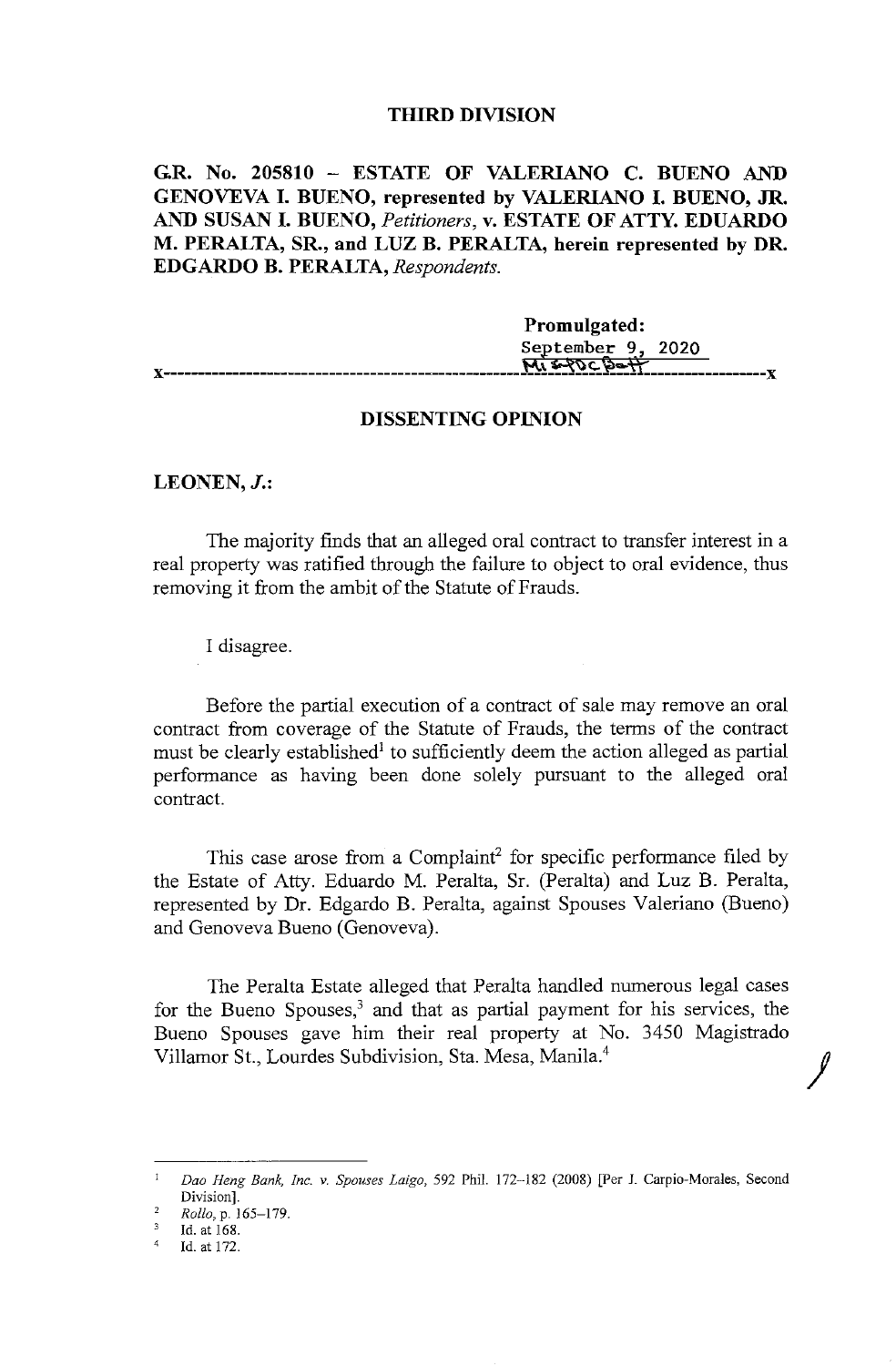*j* 

In 1962, Peralta, his wife, and their legitimate heirs, except for Eduardo, Jr., moved to the property and introduced numerous improvements on it.<sup>5</sup> The Bueno Spouses gave Peralta a photocopy of the title over the property for reference, and had him pay the realty taxes for the property, which his heirs continued to pay after Peralta's death in 1983.<sup>6</sup>

After Peralta died, one of his sons, upon Bueno's request, turned over the records of the cases handled by Peralta.<sup>7</sup>

In a letter dated September 15, 1990, Dr. Edgardo B. Peralta, replying to a letter from Bueno's other lawyer, asserted Peralta's full ownership over the property and demanded that the Bueno Spouses execute documents conveying the real property to the Peraltas.<sup>8</sup> In response, the Bueno Spouses demanded that the Peraltas surrender possession of the property.<sup>9</sup>

Several demands were made to execute the conveyance documents over the property, which the Bueno Spouses refused to  $\delta$  do.<sup>10</sup> Instead, they and their daughter-in-law intruded on the property and, one time, Bueno even went to the property and physically attacked Edmundo B. Peralta, one of Peralta's successors-in-interest.<sup>11</sup>

Thus, Peralta's heirs were constrained to file the Complaint, praying that the Bueno Spouses be ordered to execute a deed of conveyance over the property. <sup>12</sup>

In their Answer with Affirmative Defenses and Counterclaim,<sup>13</sup> the Bueno Spouses denied the allegations in the Complaint for being hearsay, baseless, and products of imagination. They argued, among others, that the Peralta Estate's claim was unenforceable under the Statute of Frauds. They maintained that Peralta and his family were merely allowed by the Bueno Spouses to reside on the property, and Peralta himself never demanded that Bueno give or sell the property to him.<sup>14</sup> Moreover, they asserted that it would be impossible to convey the property to the Estate as it was encumbered with financial institutions, which had not yet been paid. <sup>15</sup>

- 5 Id. at 173-174.
- $\frac{6}{7}$  Id. at 176-177.<br>  $\frac{7}{8}$  Id.
- 
- $\frac{8}{9}$  Id. at 177.
- 9 Id.<br>
<sup>10</sup> Id. at 177-178.<br>
<sup>11</sup> Id. at 179.<br>
<sup>13</sup> Id. at 911.<br>
<sup>14</sup> Id. at 911-912.
- 
- 
- 
- 
- <sup>15</sup> Id. at 912-913.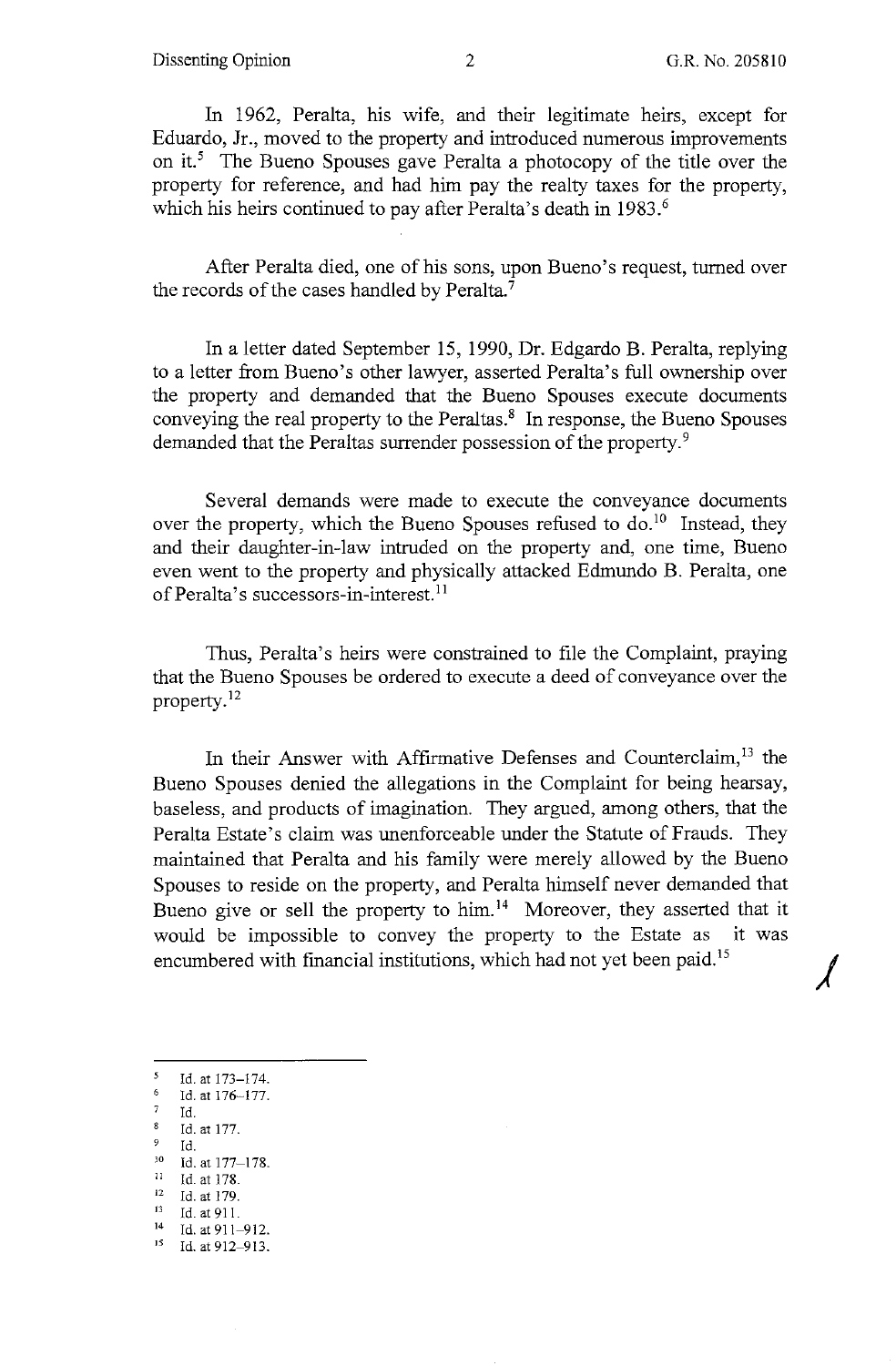The Peralta Estate later filed an amended Complaint, impleading the heirs of Genoveva, who had died before the trial started. The heirs moved to dismiss the Complaint, insisting among others that the action was barred by the Statute of Limitations.<sup>16</sup>

In a July 29, 1998 Order, the Regional Trial Court denied the Motion to Dismiss. It noted that the grounds alleged were not included in the Answer, which had not been amended after the Complaint had been amended.<sup>17</sup> This Order was assailed through a petition for certiorari before the Court of Appeals, which dismissed it for being prematurely filed, and for failure to move for reconsideration before filing the petition.<sup>18</sup>

On October 18, 2000, Bueno died.<sup>19</sup>

Meanwhile, trial on the merits ensued. After the Peralta Estate had formally offered its evidence, the defendants sought leave to file a demurrer to evidence. In their Demurrer to Evidence, they claimed that the Peralta Estate failed to prove that the Bueno Spouses gave the property to Peralta in 1960.20

The Regional Trial Court denied the Demurrer to Evidence.<sup>21</sup> Hypothetically admitting the allegations in the Complaint, it rejected the argument that the verbal contract was covered by the Statute of Frauds, which it said applied only to executory contracts, not the verbal contract between Peralta and Bueno.<sup>22</sup> It also noted that the case was not barred by prescription, as it was essentially an action to quiet title, which is imprescriptible when delivery of possession of the property has been made.<sup>23</sup>

After trial, the Regional Trial Court dismissed the Peralta Estate's Complaint in an October 11, 2005 Decision.<sup>24</sup> It summarized the evidence presented as follows:

#### **Evidence for the Plaintiff**

The plaintiffs presented three witnesses namely: Atty. Moises Nicdao, Edmund[o] B. Peralta, and Dr. Edgardo D. Peralta.

 $\frac{16}{17}$  Id. at 80.

<sup>17</sup> Id. at 81.<br>
18 Id. at 82.<br>
19 Id. at 452.<br>
20 Id. at 82.<br>
11 Id. at 245.

 $2^2$  Id. at 247-247-A.<br>
<sup>23</sup> Id. at 248.

<sup>&</sup>lt;sup>24</sup> Id. at 646. The October 11, 2005 Decision in Civil Case No. 96-76696 was penned by Judge Vicente A. Hidalgo of the National Capital Judicial Region, Branch 37, Manila.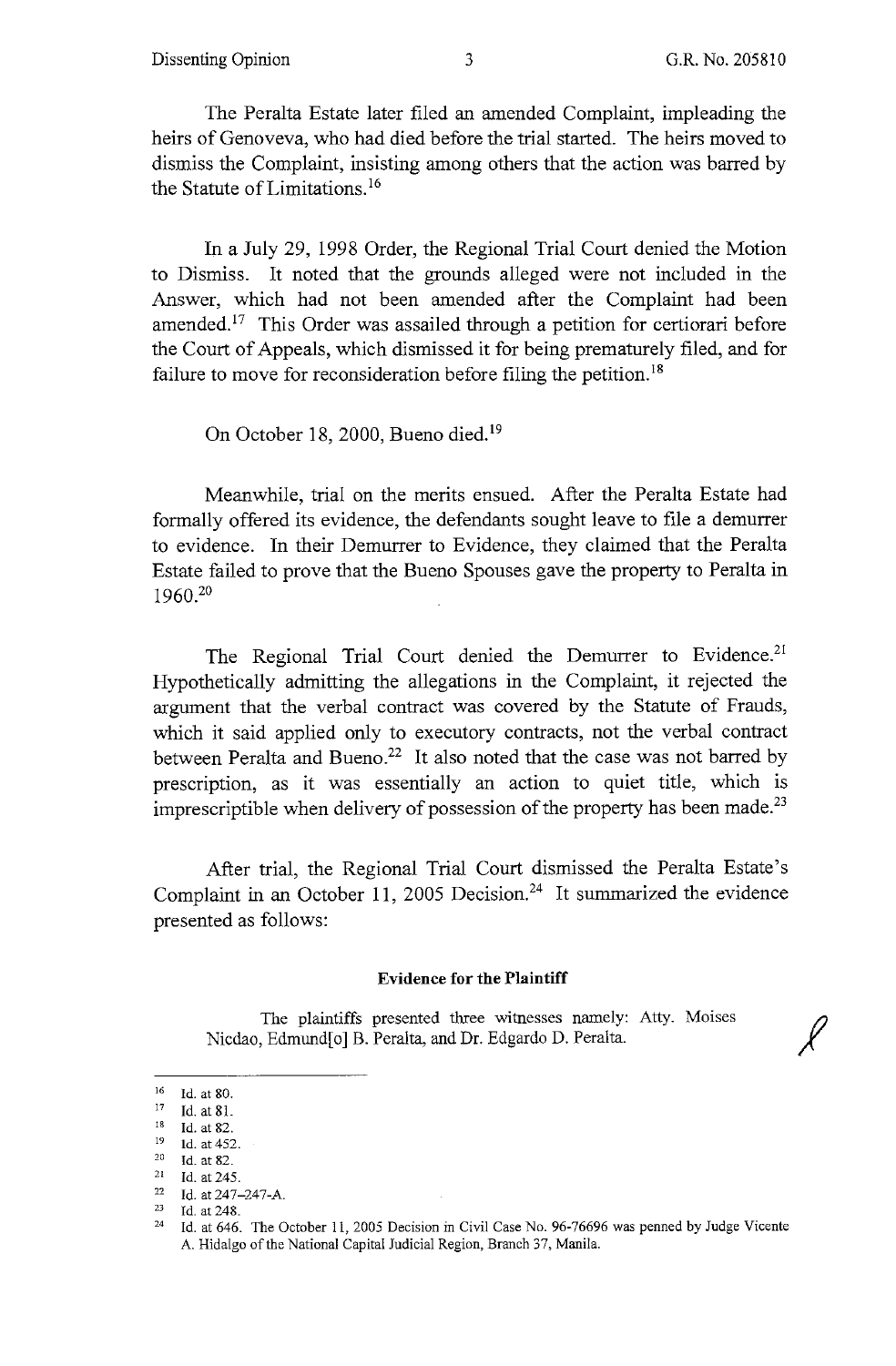$\overline{\mathscr{L}}$ 

During the deposition taking of witness for the plaintiff, Atty. Moises Nicdao, which was conducted in the Municipal Trial Court of San Antonio, Nueva Ecija, he testified, *inter alia,* to the following facts:

In the early days of his legal profession he established his own law office at Escolat, Marisol Building until he joined Atty. Eduardo Peralta, Sr. who was having an office at the Mercedes Building in Quiapo sometime between the year 1958 to 1959. He was prodded by the late Atty. Peralta to associate with the law firm headed by Atty. Peralta as Vice-President and Chief Legal Counsel to assist in the handling of cases of Valeriano Bueno and his several companies. He identified his sworn statement to the effect that he recalled an incident in 1966 at the residence of Atty. Peralta wherein he publicly reiterated his generosity to Atty. Peralta for the services the latter has rendered. During the said occasion Atty. Peralta told him that he was not receiving any definite salary from Mr. Valeriano Bueno but the latter made a promise to give him the subject property. The subject property could not be transferred immediately because of [sic] the same is encumbered. Valerian<sup>[0]</sup> Bueno verbally promised that upon the payment of the obligation, the said property shall be transferred to Atty. Peralta.

Next witness for the plaintiff is Edmundo Peralta who testified to the fact that there was no condition imposed by Valeriano Bueno to his father, Eduardo Per[al]ta Sr., regarding the grant of the subject property to the latter. According to him, there was no negotiation whatsoever between Mr. Bueno, his son Jun Bueno and himself regarding the return of the property by way of payment of three (3) million pesos although there was previous proposal to sell the property to Mr. Bueno for that amount. He testified that Mr. Bueno admitted that the property is really owned by the Peraltas for which reason he is willing to buy the property for three (3) million. His father has been in continuous legal service for the Buenos up to the time of his death in December of 1983. He knows the fact because of some documents that he has and also the calendar of cases shows that he has been exclusively working on cases of Buenos up to the time of his death. (TSN February 2, 2004, pp. 4-16)

On Cross-Examination, the witness was asked if he has any documents which would show that his father has served as counsel for Buenos on 1983 and he was able to present only documents of earlier dates of 1979 and 1976. His father never filed any case for the transfer of the property in his favor. Likewise, he has no knowledge of [the] existence of any documents executed in favor of Peraltas to show ownership of the property. Neither did her mother ever send any demand letter for the transfer of the property in Peraltas' favor even up to the time of his death in 1990. He confirmed that there is no document to show that they are the owner[s] of the property. After the death of his father they never execute[d] any deed of partition as the same has been privately arranged among them as heirs and they agreed to adjudicate the same to their youngest brother Eduardo Peralta, Jr. Further, he testified that they filed several criminal charges against Buenos for harassing and scandalous acts they have committed in trying to evict them from the premises. (TSN-July 12, 2004, pp. 10-24)

As its last witness, plaintiff presented Dr. Edgardo Peralta who testified he is residing in 3451 M. Villamor Street, Sta. Mesa[,] Manila since the year of 1962. He knows that the Mr. Bueno is the previous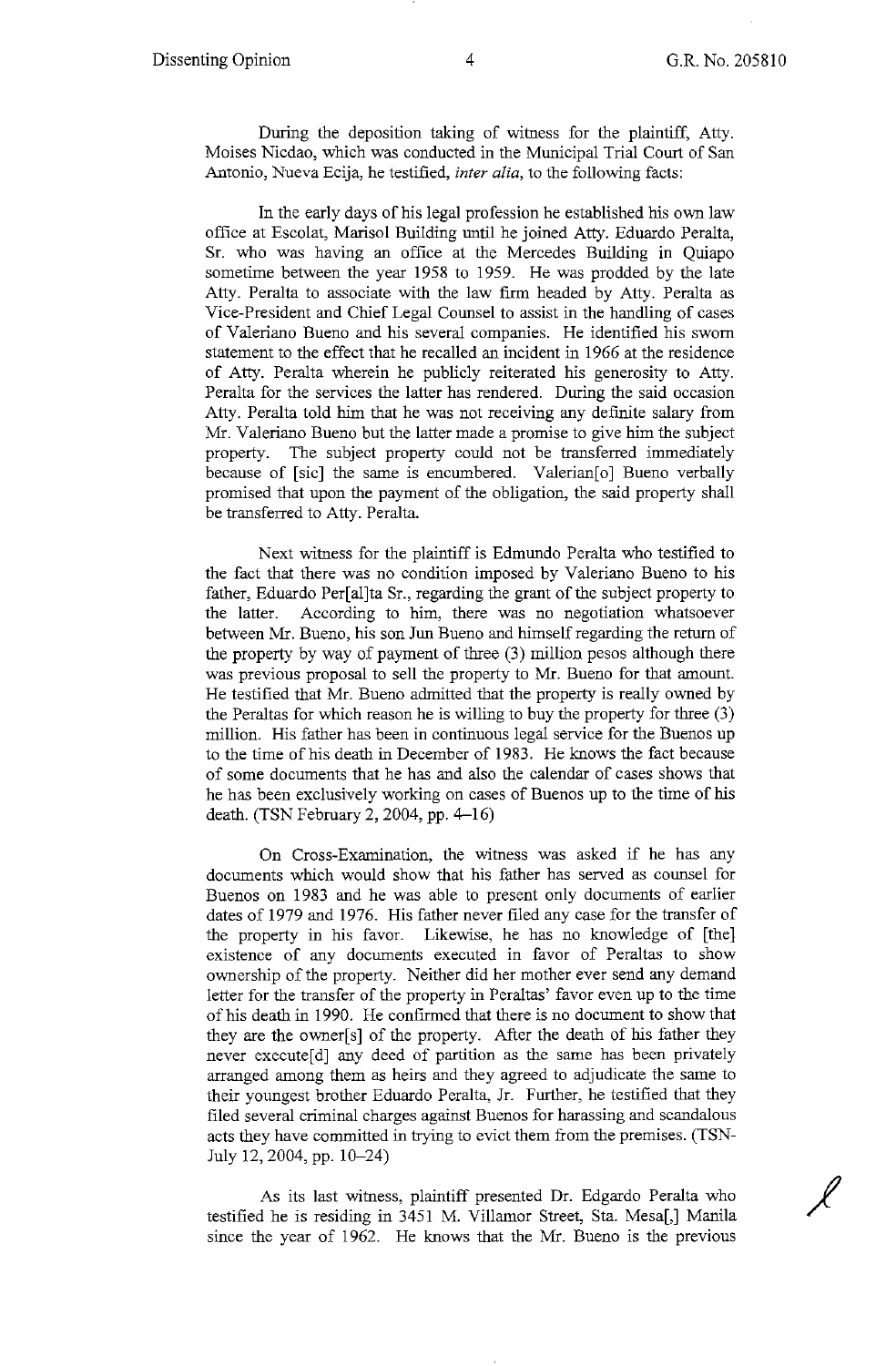*I* 

owner of the address 3450 M. Villamor Street[,] Sta. Mesa[,] Manila which [is] just across his present address. He said that at present they are the owner $[s]$  of the property because the same has been verbally given to his parents by Mr. Bueno. (In this regard, the defense entered its continuing objection to the question pro[p]ounded citing Articles 1403 and 1358 of the Civil Code). He said that the title of the property was not given to his father because this was made a part of the collateral to a mortgage by Mr. Bueno. Thus, they made representations to the bank through a letter dated January I, 1996 (Exhibit "G") sent by registered mail for the bank to honor the verbal agreement made by and between Mr. Bueno and his late father to which they received no reply.

# **Evidence for the Defense**

The defense presented **GAUDENCIO JUAN Y PAGADOR,** 82 years old and residing at 8-A St. (sic) Mary St., Proj. 8, Quezon City who testified, among others, that he knows Spouses Valeriano Bueno and Genoveva Ignacio because he worked with their company for 38 years. He likewise knows Atty. Eduard Peralta, Sr. because he was working with the company of Spouses-defendants where he was working. Atty. Peralta started working in the company in the year 1957, as a retained counsel of Bueno group of companies, mostly of six (6) logging companies—Bueno Industrial & Development Corp., Butuan Lumber and Manufacturing Co., Inc., Mahogany Products, Inc., Palanan Logging Enterprise, Looc Bay Lumber Co., on a case to case basis. He recalled that initially he worked in the company as company forester and personnel manager at the same time and after he retired in 1985 he was still retained by the company as Special Assistant to the President. He testified that he knows that Spouses-Defendants Bueno are the owners of the subject property covered by Transfer Certificate Title No. 47603 (RT-192) the same property actually occupied by the Peraltas, more particularly the children of late Peralta Sr., namely: Edmundo, Edgardo and Eduardo all surnamed Peralta. Before the Peraltas occupied the property, the same was occupied by Juanti Merin, the Forester of Bueno Realty and group of companies. After Merin's resignation, the property was assigned to the Peraltas sometime in 1960 as additional benefits being granted to a lawyer of the company. He testified that Atty. Eduardo Peralta, Sr. resigned or severed his employment with the company of Bueno sometime in 1975 as evidenced by his letterresignation dated May 19, 1975 (Exhibit "1").

On Cross-examination he testified that Atty. Peralta was retained as counsel by the Bueno group of companies in 1957 and the witness was hired as a company forester of the Bueno group of companies in 1964 up to the time he retired in 1985. Thereafter, and even after Valeriano Bueno Sr. died, he continued to act as consultant of Valeriano Bueno, Sr.'s son and the group of companies of the Buenos. During his cross-examination, he acknowledged that Mr. Bueno, Sr. also promised him that he will own a lot in one of the pieces of property of the Buenos at Antipolo, Rizal but it did not materialize. He said that he could not remember if Atty. Eduardo Peralta has rendered legal services in favor of Buenos after his resignation.

For his part, **DOMINGO LALAQUIT y GONZALES,** testified as the second witness for the defendants as follows:

He was hired by the company lawyer of Bueno sometime in 1973 and is presently connected with the same company as lawyer and stockholder of United Realty and Development Corp., Rich Golden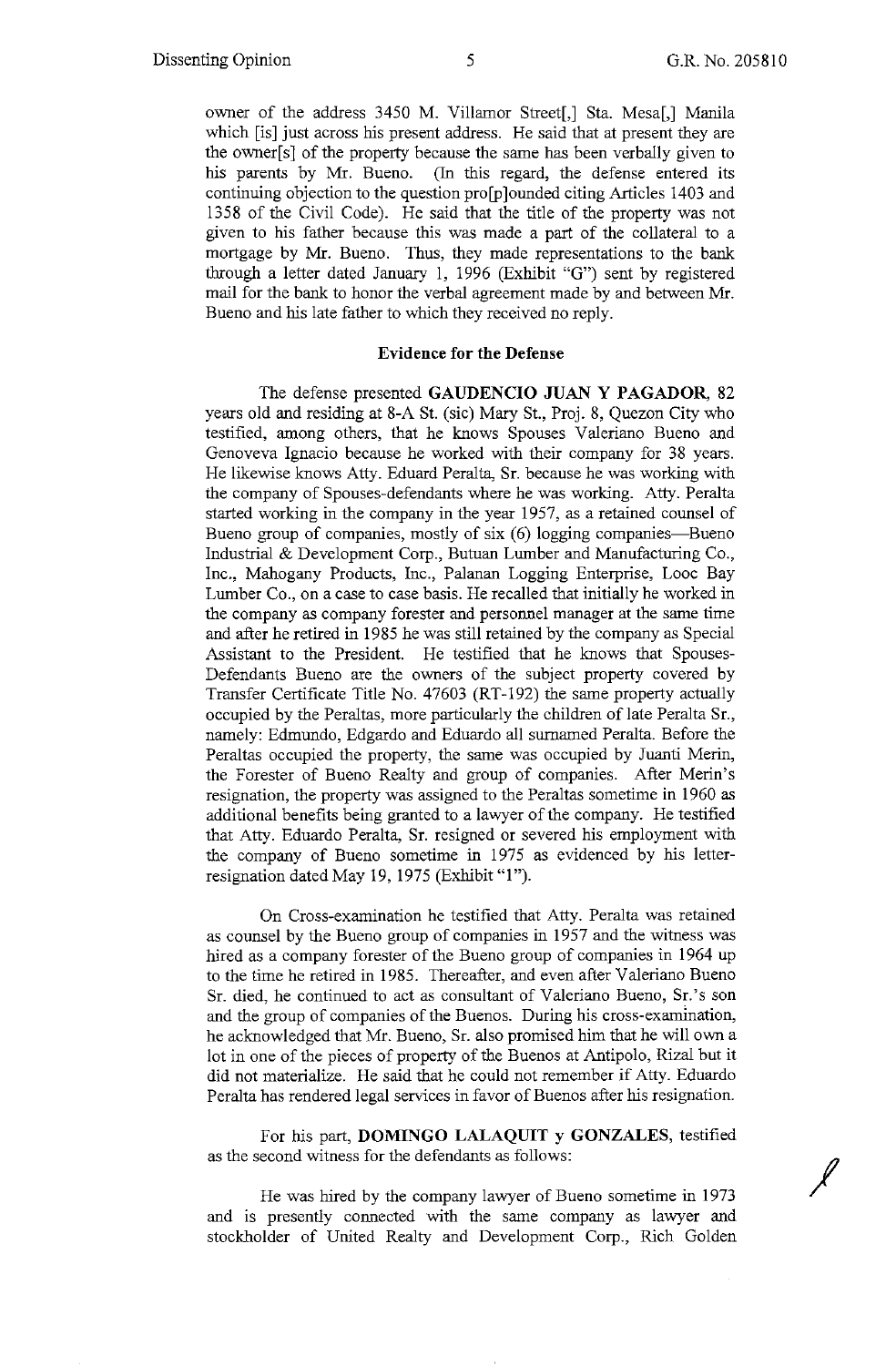School in Antipolo Rizal. He confirmed what had transpired during the pre-trial conference. The plaintiff's possession of the subject property and his lack of knowledge regarding the transfer of the subject property, his employment as counsel for the defendants in 1973 and his role in the cases referred to him by Bueno thereafter.

As the last witness for the defendants, **VALERIANO BUENO, JR.,** was presented to the Court on September 29, 2003 who is the legitimate son of Spouses. He testified that he knew both the plaintiff Spouse Bueno and that Atty. Peralta worked for several years as legal counsel of his father and for the company of his father. Relative to paragraph six (6) of the Amended Complaint, he testified that he has no knowledge of that but from what he recalled, his father was willing to give Atty. Peralta the ownership of the subject property still in the name of his father if Atty. Peralta can render legal services to the witness' father until Atty. Peralta's retirement but Atty. Peralta resigned in 1974. He also recognized the document presented by the plaintiff concerning the financial arrangement with Edmundo B. Peralta, but nothing happened to it. After the witness confirmed the unfriendly encounters between his father and Edmundo Peralta, he also identified the reconstituted title and the suit he caused to be filed against Edgardo Peralta and Edmundo Peralta.

On cross-examination he testified that he was only ware of the fact that his father was willing to give the property to Atty. Peralta on the condition that Atty. Peralta will serve his father until his retirement, and that during the lifetime of his father, his father did not file any ejectment case nor an action to recover possession against Atty. Peralta and Luz B. Peralta even after the two passed away. He also acknowledged the arrangement between him and Edmundo Peralta on the financial assistance, the improvements introduced by and at the expense of the plaintiff and their children like additional buildings on the subject property for which his father did not interpose any objection.<sup>25</sup> (Emphasis in the original)

Based on the evidence, the Regional Trial Court found that the Bueno Spouses and Peralta reached an agreement where Peralta would be awarded the property in exchange for his services as counsel for the Buenos and their companies until his retirement.<sup>26</sup> However, Peralta failed to fulfill this condition because he resigned in 1975, as shown in his handwritten resignation letter.<sup>27</sup> Together with the other pieces of evidence, this letter established that Peralta resigned eight years before his death in  $1983<sup>28</sup>$  and thus, did not render services until his retirement. Consequently, the Bueno Spouses had the right to rescind the contract.<sup>29</sup>

The Regional Trial Court also observed that Peralta never attempted to assert any rights or ownership over the property after it had allegedly been /

<sup>&</sup>lt;sup>25</sup> 1d. at 648-652.<br>
<sup>26</sup> 1d. at 654.<br>
<sup>27</sup> Id. at 655.

Id.

<sup>29</sup> Id. at 656.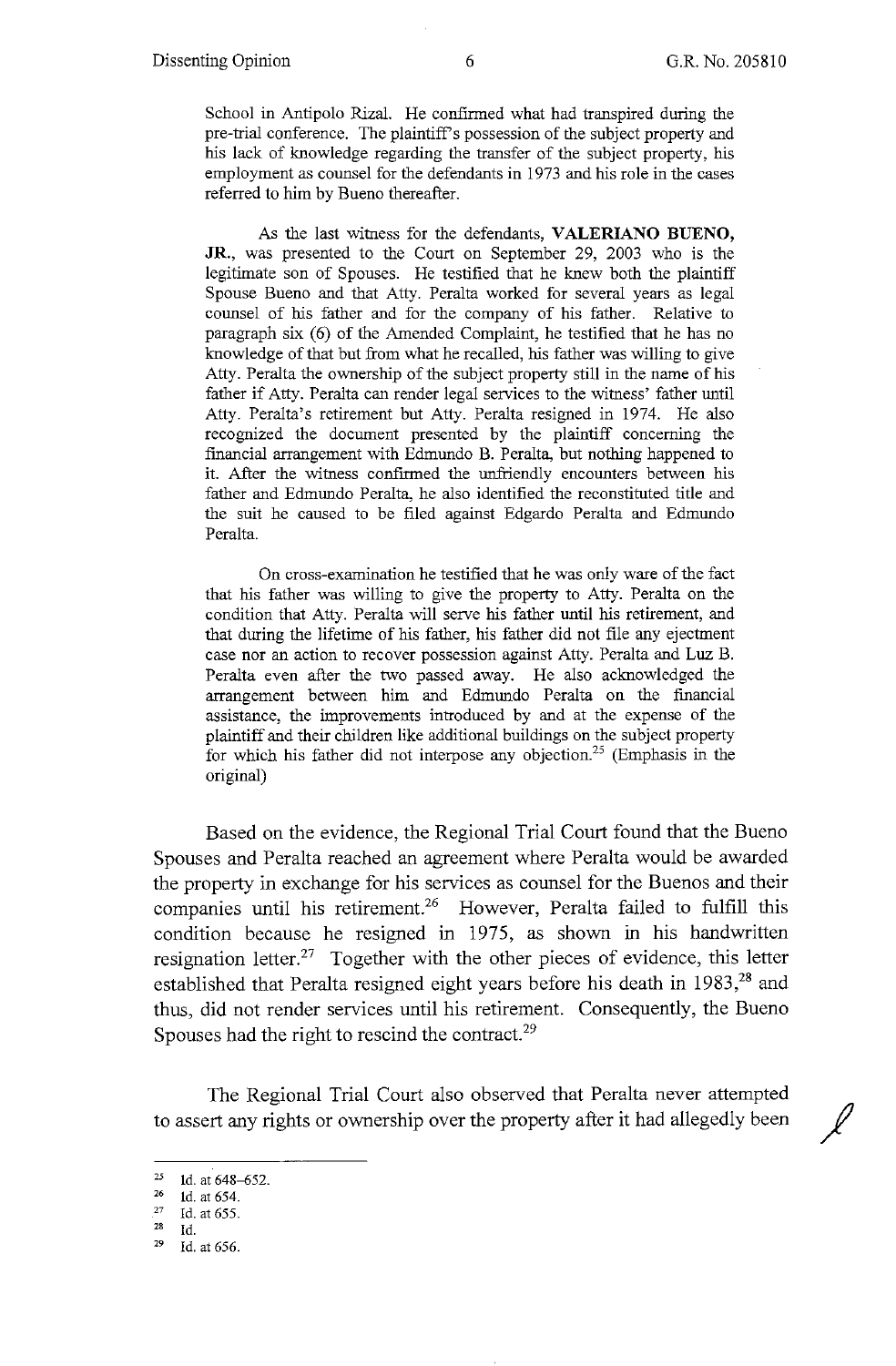*I* 

given to him. The trial court took this to mean that the Bueno Spouses had never unconditionally promised to convey the property, and Peralta was aware that he had not acquired any right of ownership over it. The trial court reasoned that Peralta must have realized that after his resignation, he and his family were being allowed to occupy the property out of the Bueno Spouses' goodwill and generosity.<sup>30</sup>

The Regional Trial Court further ruled that the cause of action had already prescribed. Although it had previously rejected the argument of prescription when it denied the Demurrer to Evidence, this rejection was based on the assumption that the Complaint was an action to quiet title, which is imprescriptible. After evidence had been presented, however, it found that the Complaint was not an action to quiet title, but one anchored on a right to enforce an oral contract, which prescribes in six years.<sup>31</sup> The right of action was allegedly acquired in 1960, and thus, had already prescribed when the Peralta Estate filed the Complaint in 1996.<sup>32</sup>

The dispositive portion of the Regional Trial Court Decision reads:

WHEREFORE, premises considered, the complaint is hereby ordered DISMISSED for lack of merit. The defendants SPOUSES VALERIANO and GENOVEVA BUENO and their heirs are declared as rightful owner of the subject property.

SO ORDERED.<sup>33</sup>

The Peralta Estate moved for reconsideration,<sup>34</sup> but the Motion was denied in the Regional Trial Court's December 19, 2005 Order. Thus, the Peralta Estate appealed before the Court of Appeals.<sup>35</sup>

The Court of Appeals granted the Peralta Estate's appeal in an August 31, 2012 Decision.36 It found that Peralta and the Bueno Spouses entered into an oral conditional contract with a suspensive condition of Peralta's retirement. Thus, the Bueno Spouses were obligated to convey the property to Peralta upon his retirement.<sup>37</sup>

<sup>30</sup>**Id.** 

<sup>31</sup> Id. at 657 citing CIVIL CODE, art. 1145.<br>
<sup>32</sup> Id. at 657–658.<br>
<sup>33</sup> Id. at 658.<br>
<sup>34</sup> Id. at 659.

<sup>&</sup>lt;sup>34</sup> Id. at 659–675.<br><sup>35</sup> Id. at 679.<br><sup>36</sup> Id. at 75–116. The August 31, 2012 Decision in CA-G.R. CV No. 86410 was penned by Associate Justice Rosmari D. Carandang (now a member of this Court) and concurred in by Associate Justices Ricardo R. Rosario and Leoncia R. Dimagiba of the Court of Appeals Fifth Division, Manila.

<sup>&</sup>lt;sup>37</sup> Id. at 96-97.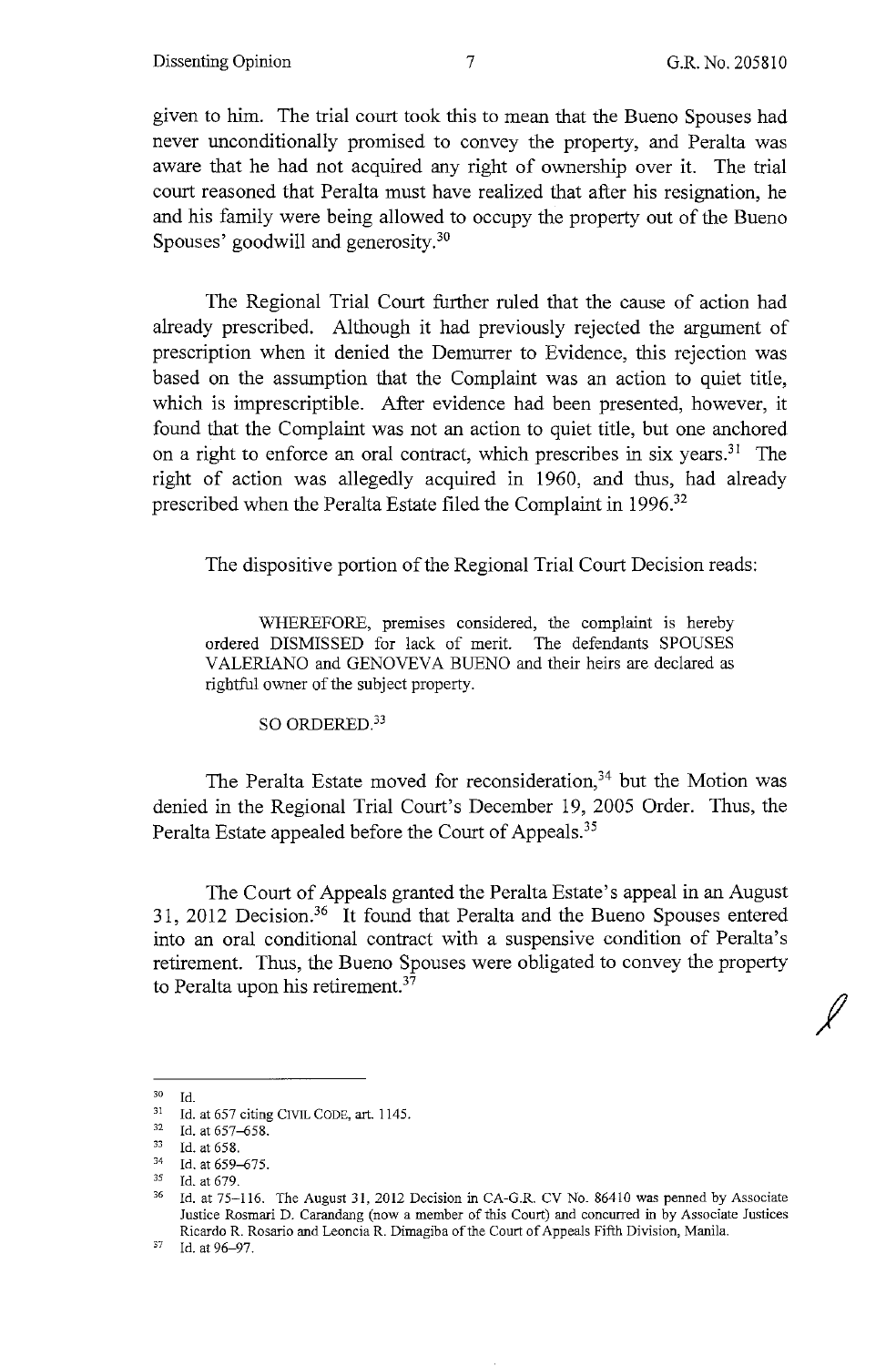The Court of Appeals reasoned that the oral agreement was enforceable as a verbal *facio ut des* contract. It cited *Perez v. Pomar,38*  where this Court invoked the unjust enrichment rule and enforced an oral *facio ut des* contract because it was established that a party had already rendered services pursuant to the agreement.<sup>39</sup>

The Court of Appeals further appreciated that the Peralta Estate's witness, Atty. Moises Nicdao (Atty. Nicdao), said that Peralta did not have a definite salary. It noted that the Bueno Estate did not present any evidence on Peralta's salary or any compensation, and that Peralta's possession of the property was the result of Bueno's generosity. Thus, the Court of Appeals concluded that the property formed the compensation for Peralta's services, and that his possession of the property was for a valuable consideration. It found it unlikely that Peralta would have accepted free rent of the property as part of his compensation.40

The Court of Appeals further held that this oral agreement was not covered by the Statute of Frauds. It reasoned that the contract must have been perfected, because Bueno relinquished possession of the property while Peralta rendered his legal services.<sup>41</sup>

Further, the Court of Appeals found that Peralta served Bueno until retirement. It pegged Peralta's retirement to be when he reached the age of 60, reasoning that the Ministry of Labor and Employment prescribed 60 years as the age of retirement.<sup>42</sup> It reversed the Regional Trial Court's finding that Peralta had completely resigned in  $1975$ ,<sup>43</sup> as the evidence preponderantly showed that he continued to work for the Buenos even after the supposed resignation.<sup>44</sup>

To support this finding, the Court of Appeals noted how after 1975, Peralta continued to work on various engagements for the Buenos.<sup>45</sup> Among others, it noted that in 1980, when Peralta was at the retirement age of 60, he was still the counsel on record for the Buenos in the Supreme Court case, *Bueno Industrial v. R.* C. *Aquino Timber. <sup>46</sup>*

The Court of Appeals also found that the action had not prescribed. It reasoned that, contrary to the Regional Trial Court's finding, the Complaint was not an action to enforce an oral contract, because both parties had already performed their obligations under the contract. It deemed the

<sup>&</sup>lt;sup>38</sup> 2 Phil. 682 (1903) [Per J. Torres, En Banc].<br><sup>39</sup> Pollar pp. 97, 98

<sup>39</sup> *Rollo, pp. 97-98.*<br>
40 Id. at 99-100.<br>
41 Id. at 100.<br>
42 Id. at 109.<br>
44 Id. at 103.<br>
45 Id. at 103.

<sup>&</sup>lt;sup>45</sup> Id. at 103-107.<br><sup>46</sup> Id. at 109 citing 148 Phil. 579 (1971) [Per J. Castro, En Banc].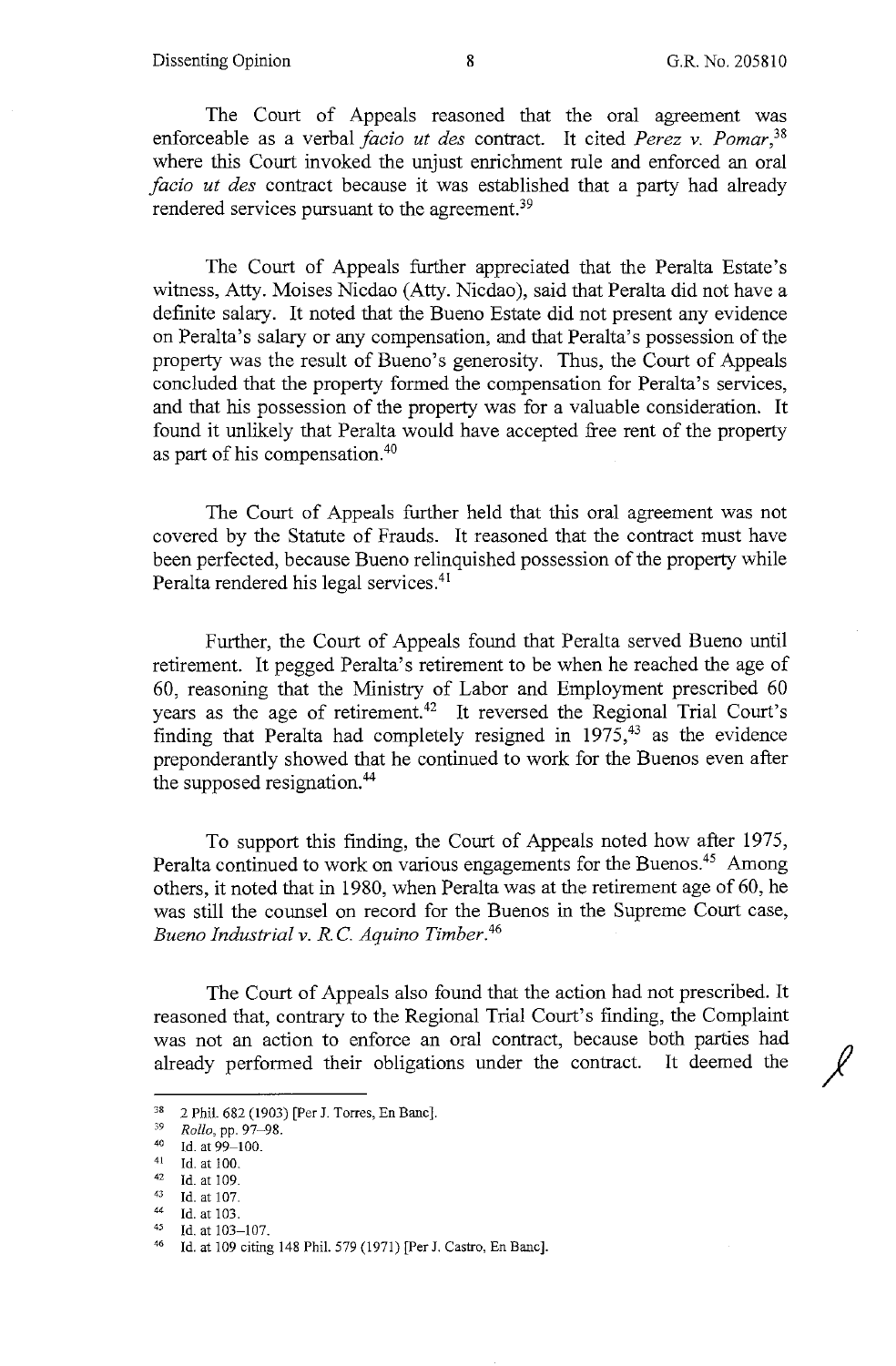contract as an action to quiet title, and was therefore imprescriptible since the Peralta Estate was in possession of the property.<sup>47</sup> It also rejected the argument of laches, being "merely a form of equitable relief[.]"<sup>48</sup>

This led to the Petition before this Court.

I maintain that the Petition is meritorious.

The Statute of Frauds was written into Article 1403(2) of the Civil Code so that courts would not rely on the unassisted memories of witnesses in proving the terms of a contract, to prevent fraud in the enforcement of obligations.49 However, as correctly pointed out by my colleagues, the Statute of Frauds is not applicable to partially performed contracts.

In *Asia Production Company, Inc. v. Pano,50* this Court explained that both the Statute of Frauds and the exceptions to its application are intended to prevent the perpetration of fraud:

The purpose of the statute is to prevent fraud and perjury in the enforcement of obligations depending for their evidence on the unassisted memory of witnesses by requiring certain enumerated contracts and transactions to be evidenced by a writing signed by the party to be charged. It was not designed to further or perpetuate fraud. Accordingly, its application is limited. It makes only ineffective actions for specific performance of the contracts covered by it; it does not declare them absolutely void and of no effect. As explicitly provided for in the abovequoted paragraph (2), Article 1403 of the Civil Code, the contracts concerned are simply "unenforceable" and the requirement that they  $-$  or some note or memorandum thereof - be in writing refers only to the manner they are to be proved. It goes without saying then, as held in the early case of *Almirol, et al. vs. Monserrat,* that the statute will apply only to executory rather than executed contracts. Partial execution is even enough to bar the application of the statute. In *Carbonnel vs. Poncio, et al.,* this Court held:

> "... It is well-settled in this jurisdiction that the Statute of Frauds is applicable only to executory contracts, not to contracts that are totally or partially performed.

> > 'Subject to a rule to the contrary followed in a few jurisdictions, it is the accepted view that part performance of a parol contract for the sale of real estate has the effect, subject to certain conditions concerning the nature and extent of the acts constituting performance and the right to

<sup>47</sup> Id. at 111.<br>48 Id. at 114.<br>49 *Hoirs of C* 

Heirs of Claudel v. Court of Appeals, 276 Phil. 114 (1991) [Per J. Sarmiento, Second Division].

*<sup>50</sup>* 282 Phil. 469 (1992) [Per J. Davide, Jr., Third Division].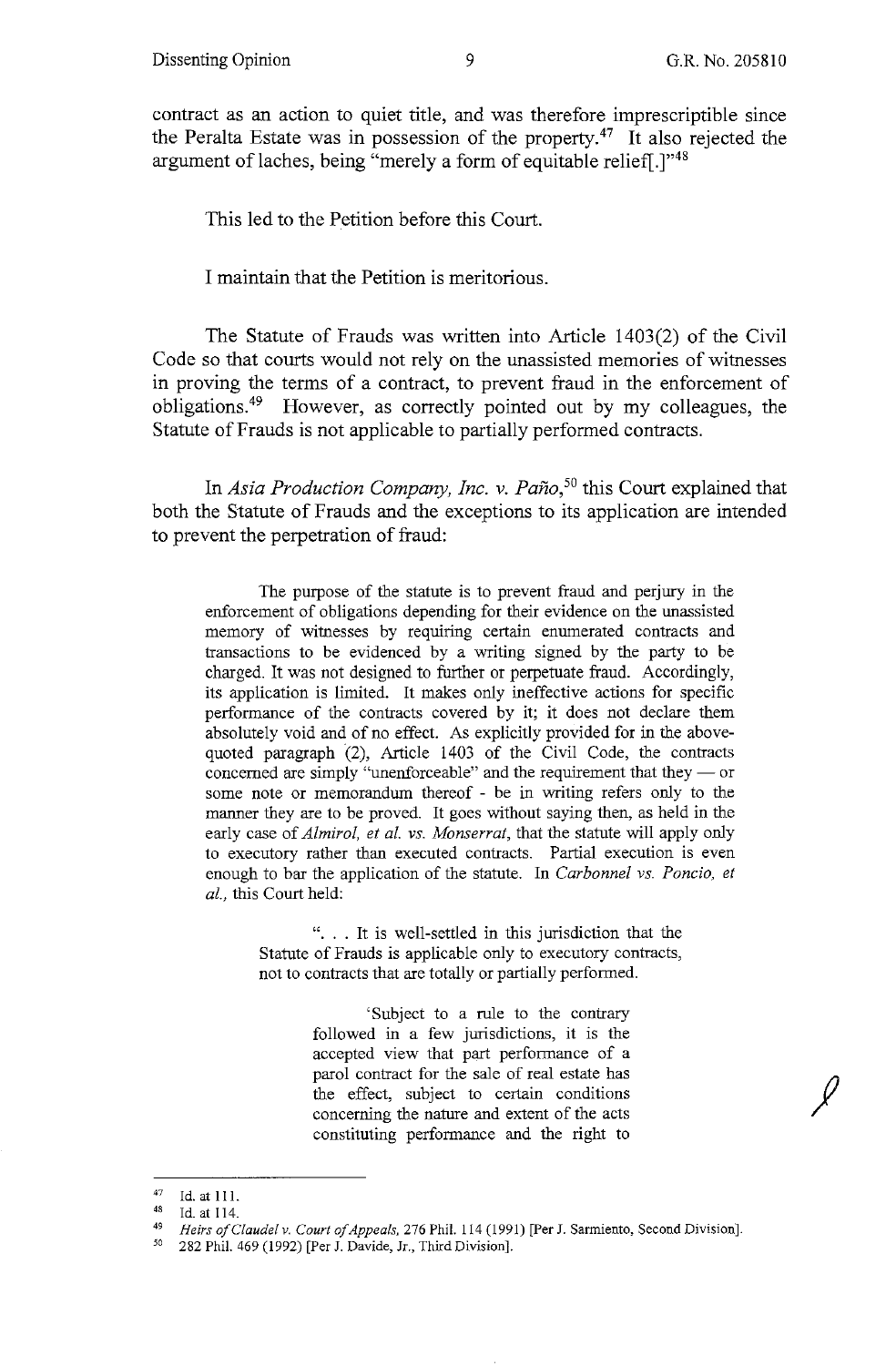equitable relief generally, of taking such contract from the operation of the statute of frauds, so that chancery may decree its specific performance or grant other equitable relief. It is well settled in Great Britain and in this country, with the exception of a few states, that a sufficient part performance by the purchaser under a parol contract for the sale of real estate removes the contract from the operation of the statute of frauds.'

In the words of former Chief Justice Moran: 'The reason is simple. In executory contracts there is a wide field for fraud because unless they be in writing there is no palpable evidence of the intention of the contracting parties. The statute has precisely been enacted to prevent fraud.' However, if a contract has been totally or partially performed, the exclusion of parol evidence would promote fraud or bad faith, for it would enable the defendant to keep the benefits already derived by him from the transaction in litigation, and, at the same time, evade the obligations, responsibilities or liabilities assumed or contracted by him thereby."51 (Citations omitted)

Considering that there was an allegation of performance of an oral contract, I agree that it was proper to consider the possibility that the Statute of Frauds may not cover the agreement between Peralta and the Bueno Spouses. However, when there is no clear evidence from the contracting parties themselves that would signify their specific intentions when entering into the verbal agreement, courts must be careful in determining that a contract has been partially performed.

Before partial performance may remove an agreement for the sale of real property from the Statute of Frauds, the terms of the agreement must first be clear. In *Babao v. Perez,52* this Court emphasized:

Assuming *arguendo* that the agreement in question falls also under paragraph (a) of Article 1403 of the new Civil Code, *i.e.,* it is a contract or agreement for the sale of real property or of an interest therein, it cannot also be contended that that provision does not apply to the present case for the reason that there was part performance on the part of one of the parties. In this connection, it must be noted that this statute is one based on equity. It is based on equitable estoppel or estoppel by conduct. It operates only under certain specified conditions and when adequate relief at law is unavailable. And one of the requisites that need be present is that the agreement relied on must be certain, definite, clear, unambiguous and unequivocal in its terms before the statute may operate. Thus, the rule on this matter is as follows:

 $^{51}$  Id. at 477-479.

<sup>52</sup> 102 Phil. 756-769 (1957) [Per J. Bautista Angelo, First Division].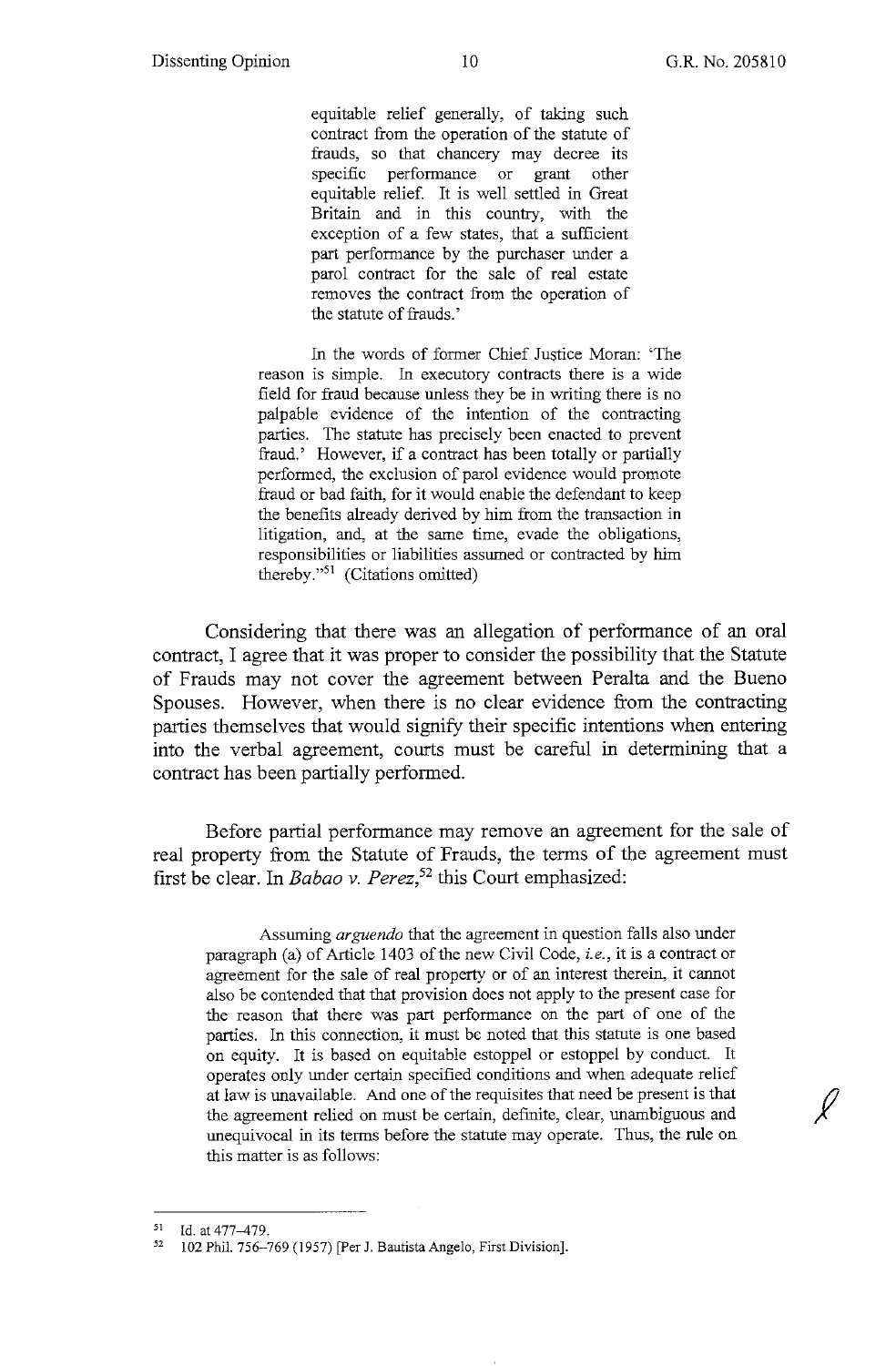*J* 

"The contract must be fully made and completed in every respect except for the writing required by the statute, in order to be enforceable on the ground of part performance. The parol agreement relied on must be certain, definite, clear, unambiguous, and unequivocal in its terms, particularly where the agreement is between parent and child, and be clearly established by the evidence. The requisite of clearness and definiteness extends to both the terms and the subject matter of the contract. Also, the oral contract must be fair, reasonable, and just in its provisions for equity to enforce it on the ground of part performance. If it would be inequitable to enforce the oral agreement, or if its specific enforcement would be harsh or oppressive upon the defendant, equity will withhold its aid. Clearly, the doctrine of part performance taking an oral contract out of the statute of frauds does not apply so as to support a suit for specific performance where both the equities and the statute support the defendant's case."

 $\ldots$  .

"Obviously, there can be no part performance until there is a definite and complete agreement between the parties. In order to warrant the specific enforcement of a parol contract for the sale of land, on the ground of part performance, all the essential terms of the contract must be established by competent proof, and shown to be definite, certain, clear, and unambiguous.

"And this clearness and definiteness must extend to both the terms and the subject-matter of the contract.

"The rule that a court will not specifically enforce a contract for the sale of land unless its terms have been definitely understood and agreed upon by the parties, and established by the evidence, is especially applicable to oral contracts sought to be enforce on the ground of part performance. An oral contract, to be enforced on this ground, must at least have that degree of certainty which is required of written contracts sought to be specifically enforced.

"The parol contract must be sufficiently clear and definite to render the precise acts which are to be performed thereunder clearly ascertainable. Its terms must be so clear and complete as to allow no reasonable doubt respecting its enforcement according to the understanding of the parties."

"In this jurisdiction, as in the United States, the existence of an oral agreement or understanding such as that alleged in the complaint in the case at bar cannot be maintained on vague, uncertain, and indefinite testimony, against the reasonable presumption that prudent men who enter into such contracts will execute them in writing, and comply with the formalities prescribed by law for the creation of a valid mortgage. But where the evidence as to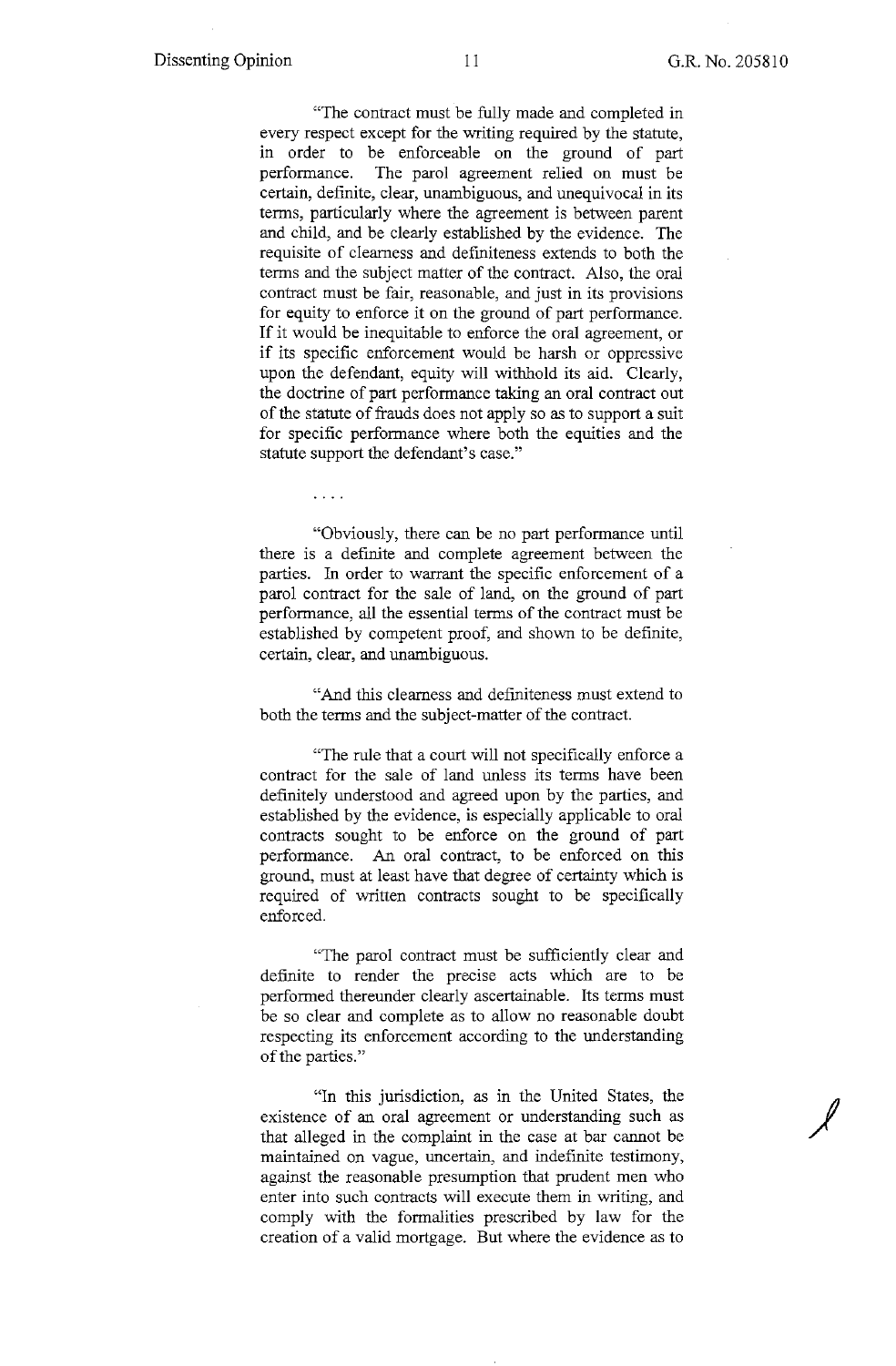the existence of such an understanding or agreement is clear, convincing, and satisfactory, the same broad principles of equity operate in this jurisdiction as in the United States to compel the parties to live up to the terms of their contract."53 (Citations omitted)

The terms of an oral contract must have the degree of certainty required of a written contract before the courts may order its enforcement. This is a sound policy. Before the action may be deemed as performance of an obligation under an oral contract, its terms must be clear, because it must first be evident that the action was performed *pursuant solely to the alleged oral contract,* and nothing else. In other words, before an act may be considered partial performance, the evidence must convincingly show that the action was performed because of the alleged oral contract, to the exclusion of any other agreement.

Courts should be particularly cautious in cases such as this, where the person whose actions were deemed as partial performance pursuant to an oral contract had never once in his lifetime palpably asserted any rights pursuant to the contract. Closer scrutiny is appropriate, since partial performance is an exception to a statutory safeguard to prevent fraud in evidence.

Here, the records do not show any evidence that convincingly attribute Peralta's legal services to Bueno as done pursuant to an agreement that he would serve until his retirement in exchange for the property.

The majority also held that the alleged contract was removed from the ambit of the Statute of Frauds because it was ratified under Article 1403, in relation to Article 1405, of the Civil Code. To the majority, petitioners' failure to object to the presentation of oral evidence to prove the oral contract, and the acceptance of Peralta's legal services under the oral contract, ratified the contract. 54

The majority maintains that the record is replete with oral evidence that the Bueno Estate did not refute.<sup>55</sup> It points out that Atty. Nicdao's testimony was offered to prove, among others, that the Bueno Spouses gave the real property to Peralta as partial consideration for his legal services; that they "unconditionally transferred and conveyed full ownership" over the real property to Peralta; and that Atty. Nicdao was present at that incident.<sup>56</sup> It cites the following excerpts from Atty. Nicdao's testimony as oral evidence presented to prove the oral contract:

 $^{53}$  Id. at 765-767.

 $^{54}$  Ponencia, pp. 12-13.<br> $^{55}$  d. at 16-20.

<sup>56</sup> Id. at 16-17.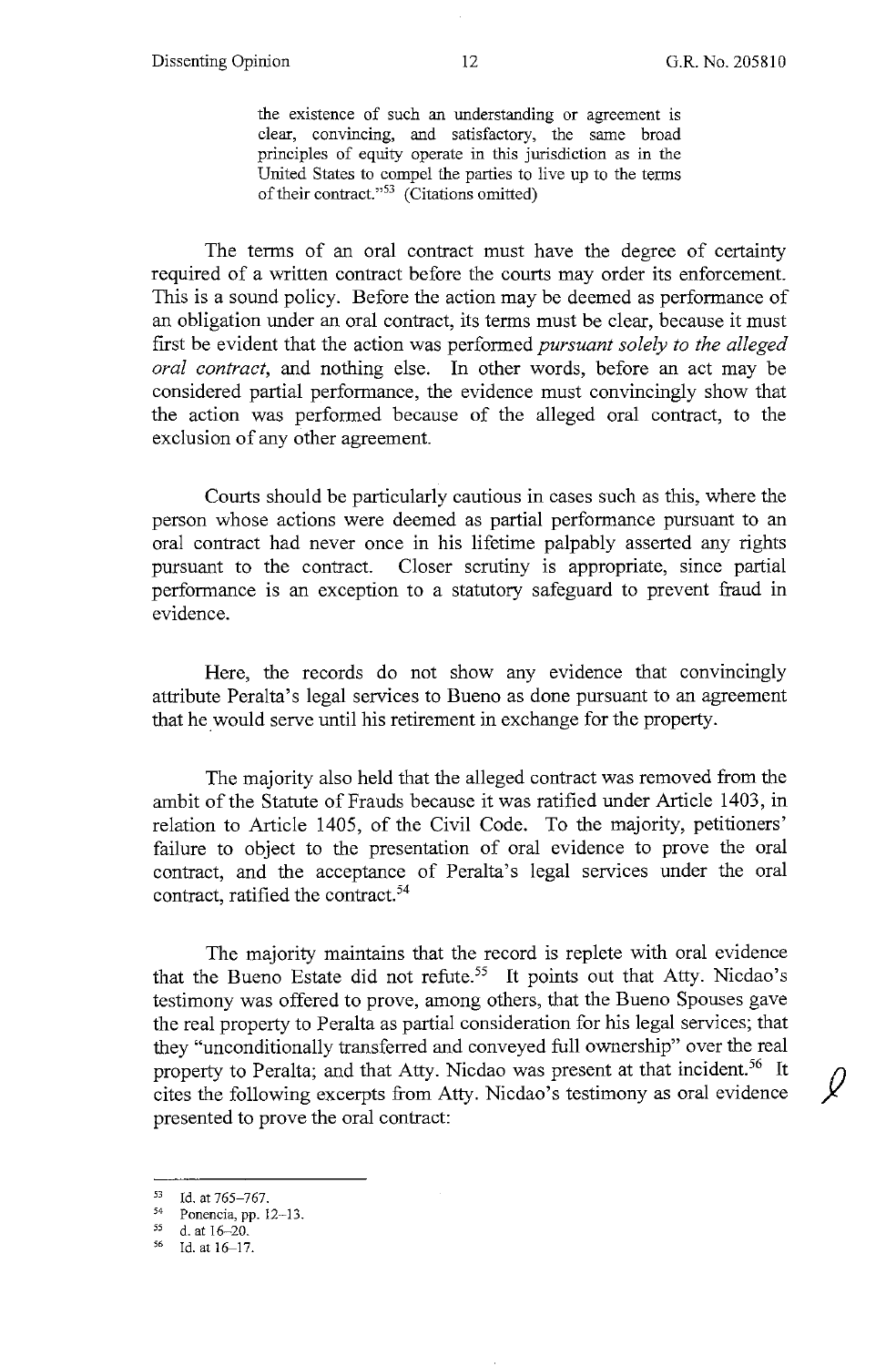*J* 

- A We took food and drink there, that is what transpired there. Mr. Bueno, if he followed only all the promises of Mr. Bueno, all the employees should have one lot each especially those lots acquired at Antipolo, Rizal. In this particular case, Atty. Peralta do [sic] not have any definite amount of salary. He only promised to give that house and lot to him and this Mr. Peralta told me about that and when there was a birthday we talked with each other that I witnessed personally that Mr. Bueno was really in his kindness, gave the house and lot to Mr. Peralta. It cannot be transferred yet because it is still indebted to Mitsubishi with the promise that when the obligation will be paid, he will legally transfer the property but the truth is verbally, the property was already given to Mr. Peralta on that date. What did Atty. Peralta do afterwards, he made renovations of the property. I think he spent more than P200,000.00 on the renovation.
- Q And at that time he made that declaration or pronouncement, could you tell us if Mrs. Genoveva Bueno was present on that occasion?
- A Yes sir. Mrs. Bueno is in conformity with the giving of that property because whether she like[d] it or not, if Mr. Peralta would be paid, even three times the value of the property should be paid.
- Q Would you affirm before this Honorable Court that from the time Defendant Sps. Bueno gave that property as partial consideration for his legal services, the plaintiff more particularly Atty. Peralta had occupied that property continuously, uninterruptedly and in the concept of an owner?
- A Atty. Peralta occupied the building and lot continuously up to his death. After his death, his heirs were the ones who lived there sir.
- $\cdots$  .
- Q And that Valeriano Bueno was already represented by another lawyer other than Atty. Peralta during that time, you don't know?
- A You know Pafiero, the issue here is whether or not Mr. Bueno had given the house and lot to Atty. Peralta and Mrs. Peralta. At the time when he gave that, Mrs. Bueno is also present and at the same in one occasion in 1966, Mr. Bueno with his wife there on the occasion *reiterated that he had already given that house and lot*  and that is the reason why Atty. Peralta and Mrs. Peralta have made renovations of the building which I think he had even spent more than P300,000.00 for the renovation. That is the only issue that I know but with respect to other issues, I do not know. Supposed we deal on that issue here.
- Q So, you do not know that Mr. Bueno imposed certain conditions to Atty. Peralta to own that house and lot already?
- A What the condition was, *any moment that he will be able to pay the obligation being answer* [sic] to the house and lot, he will immediately issue, *he will immediately execute a deed of sale sir.*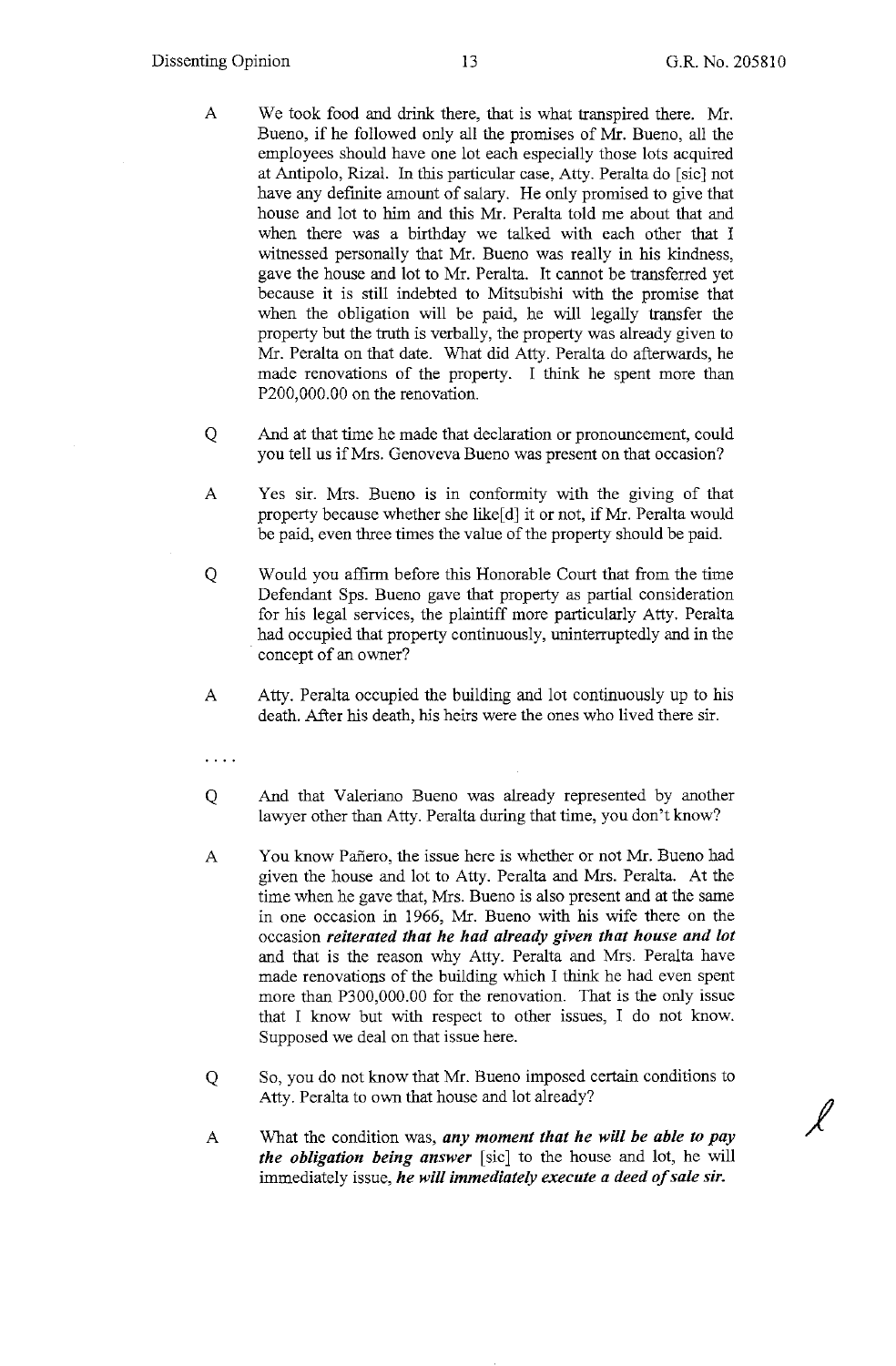$\overline{\mathscr{L}}$ 

- Q And you do not know that Mr. Bueno imposed upon Atty. Peralta that he has to be his lawyer up to the time of his retirement from the practice of law, you don't know?
- Atty. Pacheco It was already answered. In fact, the witness stated that there is only one condition set by Mr. Bueno. That the moment the loan had been paid then the deed of sale will be executed.

Court Already answered.

 $\mathbf{1}$  . The set of  $\mathbf{1}$ 

- Q In Exh. "C", you said Mr. Valeriano Bueno reiterated that he is going to give Atty. Peralta the house and Jot. Was it reduced into writing?
- A Personally, we have to believe Bueno. In the first place, he is a millionaire at that time he is [sic] a billionaire. In the second place, I did not know yet that he is lying but I know that he is sincere in giving that. He gave that because of the services of Peralta. That is what I know sir.
- Q So, it is now clear that there was no written document on that what you said that Mr. Bueno gave the house and lot to Atty. Peralta, there was no document?
- A As far as I'm concerned, I don't know if after that occasion, he gave a document or not but what I know, he really gave that personally sir.

 $\cdots$ 

- Q Mr. Witness, Atty. Nicdao, you were stating a while ago that sometime in 1966 in one of the occasions held at the residence of Atty. Peralta, Mr. Bueno reiterated that he already gave that property to Atty. Peralta, is that correct?
- A Yes sir.
- Q So, you mean to tell us that it was as early as 1960 that Mr. Bueno gave that property to Atty. Peralta who physically took possession of that property in the concept of an owner?
- A Because he was advised by Mr. Bueno and Mrs. Bueno to transfer to that house at [sic] Villamor St. and that will be their property sir.
- Q And after that, after 1960, when Atty. Peralta and his family took physical possession of that property, he introduced improvements in the concept of an owner again?
- A Yes sir.
- Q During the lifetime of Atty. Peralta, you are not aware of any acts committed or made by Mr. Bueno inconsistent with that agreement he had with Atty. Peralta regarding the giving or transfer of ownership over that property in favor of Atty. Peralta?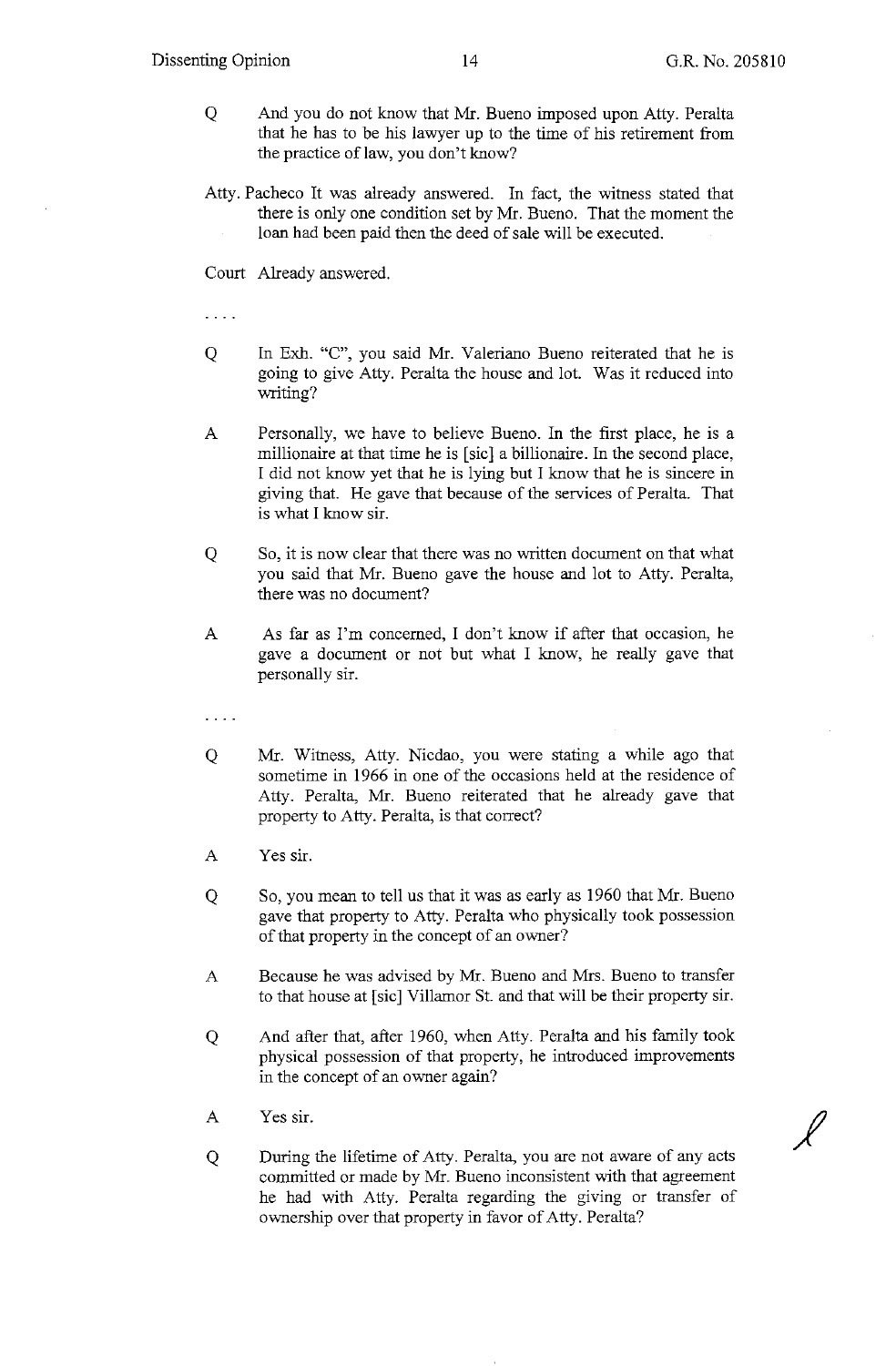A I am not aware, sir. What I know is continuously, until now, he still in (sic) the house from  $1960<sup>57</sup>$  (Emphasis supplied)

From this, the majority concludes that the oral contract was ratified due to petitioner's failure to object to the presentation of Atty. Nicdao's testimony.

One must take a closer look at what Atty. Nicdao testified to, and what contract he claimed to have personally witnessed, if any. He testified that in 1966, he personally witnessed that Bueno, "in his kindness, gave the house and lot to Mr. Peralta"; that "verbally, the property was already given to Mr. Peralta"; and that there was only *one condition,* that Bueno would execute a deed of sale once the loan on the property had been paid.<sup>58</sup> As to Genoveva's supposed consent, Atty. Nicdao did not testify that he heard her consent, but only that she was "in conformity with the giving of that property because whether she like[d] it or not, if Mr. Peralta would be paid, even three times the value of the property should be paid."<sup>59</sup>

Thus, as Atty. Nicdao testified, Bueno had given Peralta the property in 1960, and reiterated in 1966 that it had already been completely given, without condition for Peralta to perform any additional obligation in return. Atty. Nicdao even specified that Bueno gave the house "in his kindness.]<sup>"60</sup>

Although the contract was deemed analogous to a contract of sale, where the purchase price had been completely paid, the majority itself concludes that the oral contract was "borne out of kindness and generosity[,]" pointing out that Bueno "had the propensity to promise real property to his employees."61 Atty. Nicdao also testified that Peralta had *no reciprocal obligation* to transfer the real property. Thus, the contract testified to by Atty. Nicdao and accepted as proved was a donation.<sup>62</sup>

Donations of real property, however, must comply with other requirements for validity, which should be addressed if the contract testified to by Atty. Nicdao was the one that was deemed ratified.

True, under Article 1405 of the Civil Code, the failure to object to the presentation of oral evidence to prove contracts infringing on the Statute of Frauds ratifies those contracts. However, neither the Court of Appeals nor this Court's majority accepted that Atty. Nicdao's testimony described the *I}*  contract accurately or completely, as neither concluded that Bueno had given

 $^{57}$  Id. at 17-20.<br>  $^{58}$  Id. at 18.<br>  $^{59}$  Id

<sup>59</sup> Id.<br><sup>60</sup> Id. at 17.<br><sup>61</sup> *Id.* at 28–29.<br><sup>62</sup> *Republic v. Silim,* 408 Phil. 69 (2001) [Per J. Kapunan, First Division].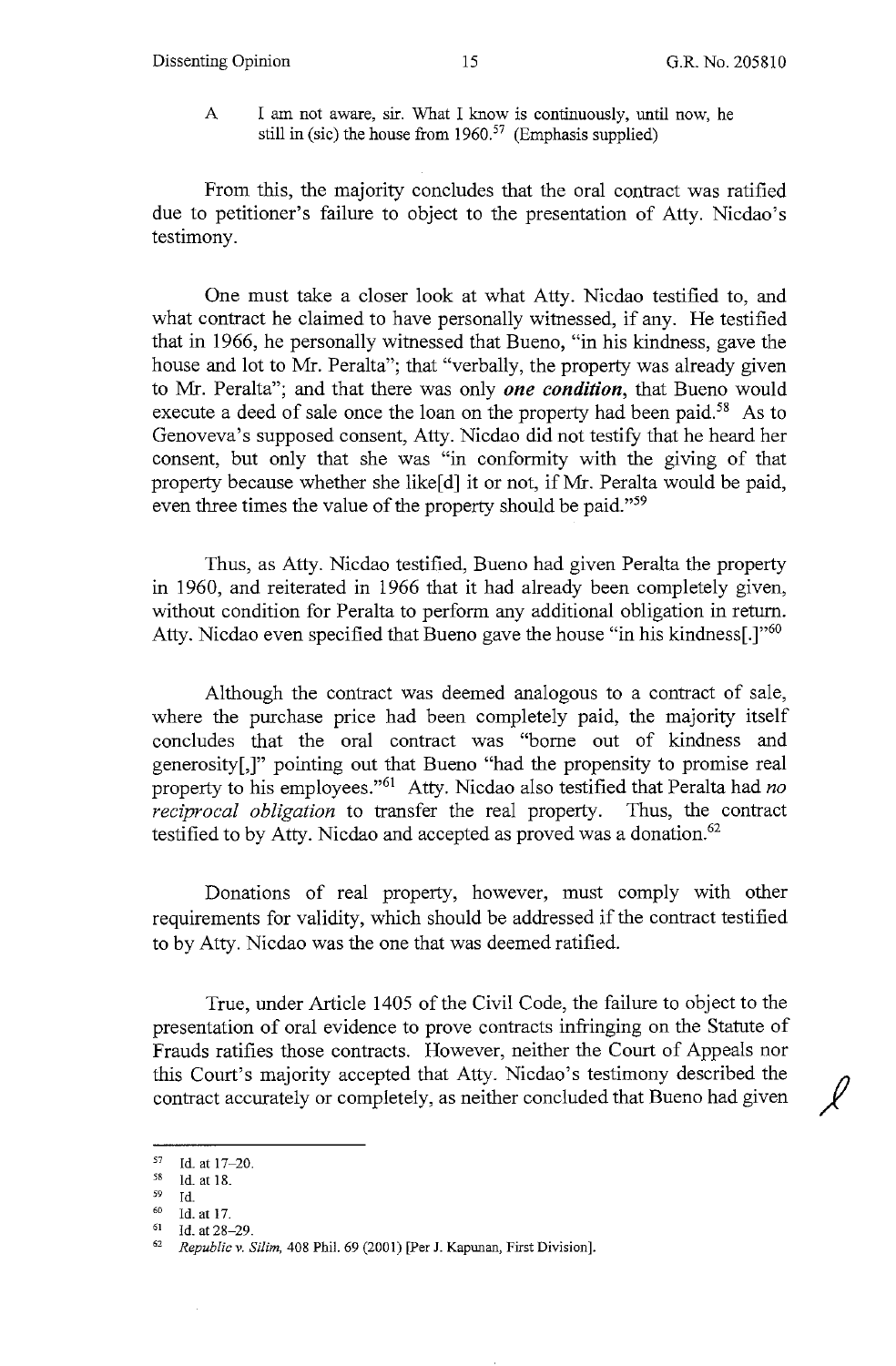the property entirely out of kindness. Yet, to the majority, the terms of the oral contract allegedly witnessed by Atty. Nicdao were the ones purportedly ratified through the counsel's failure to object.

The majority also maintained that the conduct of the parties established the existence of the contract. It cites *Heirs of Alida v. Campano,<sup>63</sup>*where this Court concluded that the actions and inactions of the parties established that a sale of real property had been consummated because, among others, the buyer's possession had not been questioned during the seller's lifetime, and the seller had allowed the buyer to exercise all the owner's rights and responsibilities over the real property.<sup>64</sup>

*Heirs of Alido*, in turn, cited *Ortega v. Leonardo*<sup>65</sup> to assert that possession of a property and making improvements on it may serve as indicators that the real property has been sold. *Ortega,* however, did not conclusively determine that an oral contract had been entered into and partially performed. Rather, it observed that certain acts, under proper circumstances, could potentially constitute partial performance, and decided only that trial should proceed to determine whether the contract existed and had been partially performed:

Thus, it is stated that "The continuance in possession by a purchaser who is already in possession may, in a proper case, be sufficiently referable to the parol contract of sale to constitute a part performance thereof. There may be additional acts or peculiar circumstances which sufficiently refer the possession to the contract .... Continued possession under an oral contract of sale, by one already in possession as a tenant, has been held a sufficient part performance, where, accompanied by other acts which characterize the continued possession and refer it to the contract of purchase. Especially is this true where the circumstances of the case include the making of substantial, permanent, and valuable improvements."

It is also stated that "The making of valuable permanent improvements on the land by the purchaser, in pursuance of the agreement and with the knowledge of the vendor, has been said to be the strongest and most unequivocal act of part performance by which a verbal contract to sell land is taken out of the statute of frauds, and is ordinarily an important element in such part performance. . . . Possession by the purchaser under a parol contract for the purchase of real property, together with his making valuable and permanent improvements on the property which are referable exclusively to the contract, in reliance on the contract, in the honest belief that he has a right to make them, and with the knowledge and consent or acquiescence of the vendor, is deemed a part performance of the contract. The entry into possession and the making of the improvements are held on amount to such an alteration in the

<sup>63</sup> G.R. No. 226065, July 29, 2019, <https://elibrary.judiciary.gov.ph/thebookshelf/showdocs/1/65542> [Per J. Reyes, Jr., Second Division].

<sup>64</sup> Id.

<sup>65</sup> 103 Phil. 870 (1958) [Per J. Bengzon, En Banc].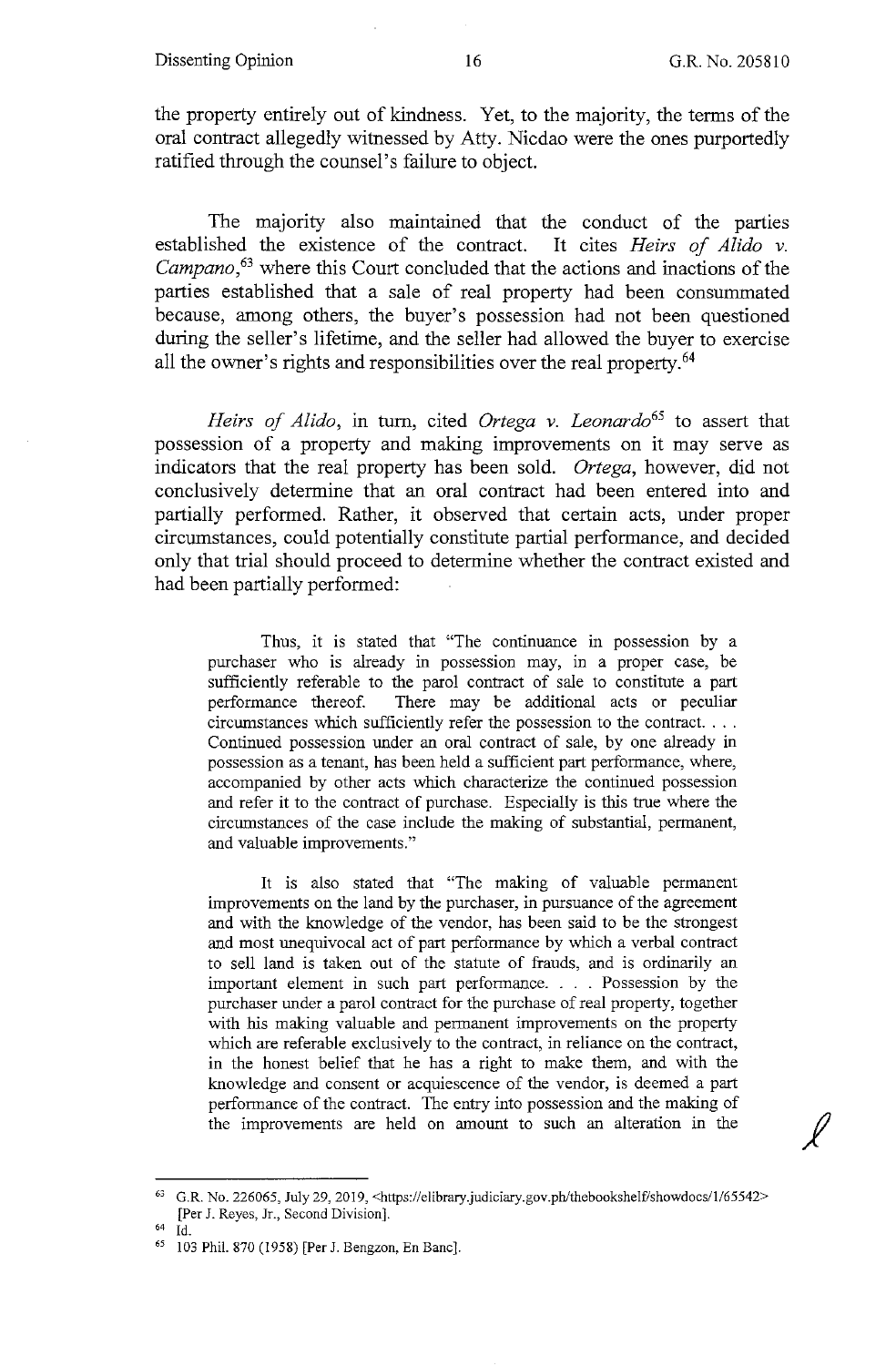$\overline{\ell}$ 

purchaser's position as will warrant the court's entering a degree of specific performance."

Again, it is stated that "A tender or offer of payment, declined by the vendor, has been said to be equivalent to actual payment, for the purposes of determining whether or not there has been a part performance of the contract. This is apparently true where the tender is by a purchaser who has made improvements. But the doctrine now generally accepted, that not even the payment of the purchase price, without something more, . . . is a sufficient part performance.

And the relinquishment of rights or the compromise thereof has likewise been held to constitute part performance.

In the light of the above four paragraphs, it would appear that the complaint in this case described several circumstance[s] indicating partial performance: relinquishment of rights continued possession, building of improvements, tender of payment plus the surveying of the lot at plaintiffs expense and the payment of rentals. $66$  (Citations omitted)

Thus, *Ortega* stated that when partial performance has been *alleged,*  the party so alleging must have the opportunity during trial to establish the partial performance, and in so doing, the terms of the contract.

Moreover, unlike this case, the terms of the oral contract in *Ortega*  were alleged by an actual party to the contract, and were also clear:

Stripped of non-essentials, the complaint averred that long before and until her house had been completely destroyed during the liberation of the City of Manila, plaintiff occupied a parcel of land, designated as Lot I, Block 3 etc. (hereinafter called Lot I) located at San Andres Street, Malate, Manila; that after liberation she reoccupied it; that when the administration and disposition of the said Lot I (together with other lots in the Ana Sarmiento Estate) were assigned by the Government to the Rural Progress Administration plaintiff asserted her right thereto (as occupant) for purposes of purchase; that defendant also asserted a similar right, alleging occupancy of a portion of the land subsequent to plaintiffs; that during the investigation of such conflicting interests, defendant asked plaintiff to desist from pressing her claim and definitely promised that if and when he succeeded in getting title to Lot I, he would sell to her a portion thereof with an area of 55.60 square meters (particularly described) at the rate of P25.00 per square meter, provided she paid for the surveying and subdivision of the Lot, and provided further that after he acquired title, she could continue holding the lot as tenant by paying a monthly rental of PI0.00 until said portion shall have been segregated and the purchase price fully paid; that plaintiff accepted defendant's offer, and desisted from further claiming Lot I; that defendant finally acquired title thereto; that relying upon their agreement, plaintiff caused the survey and segregation of the portion which defendant had promised to sell, incurring expenses therefor, said portion being now designated as Lot I-B in a duly prepared and approved subdivision plan; that in remodelling her son's

<sup>66</sup> Id. at 872-874.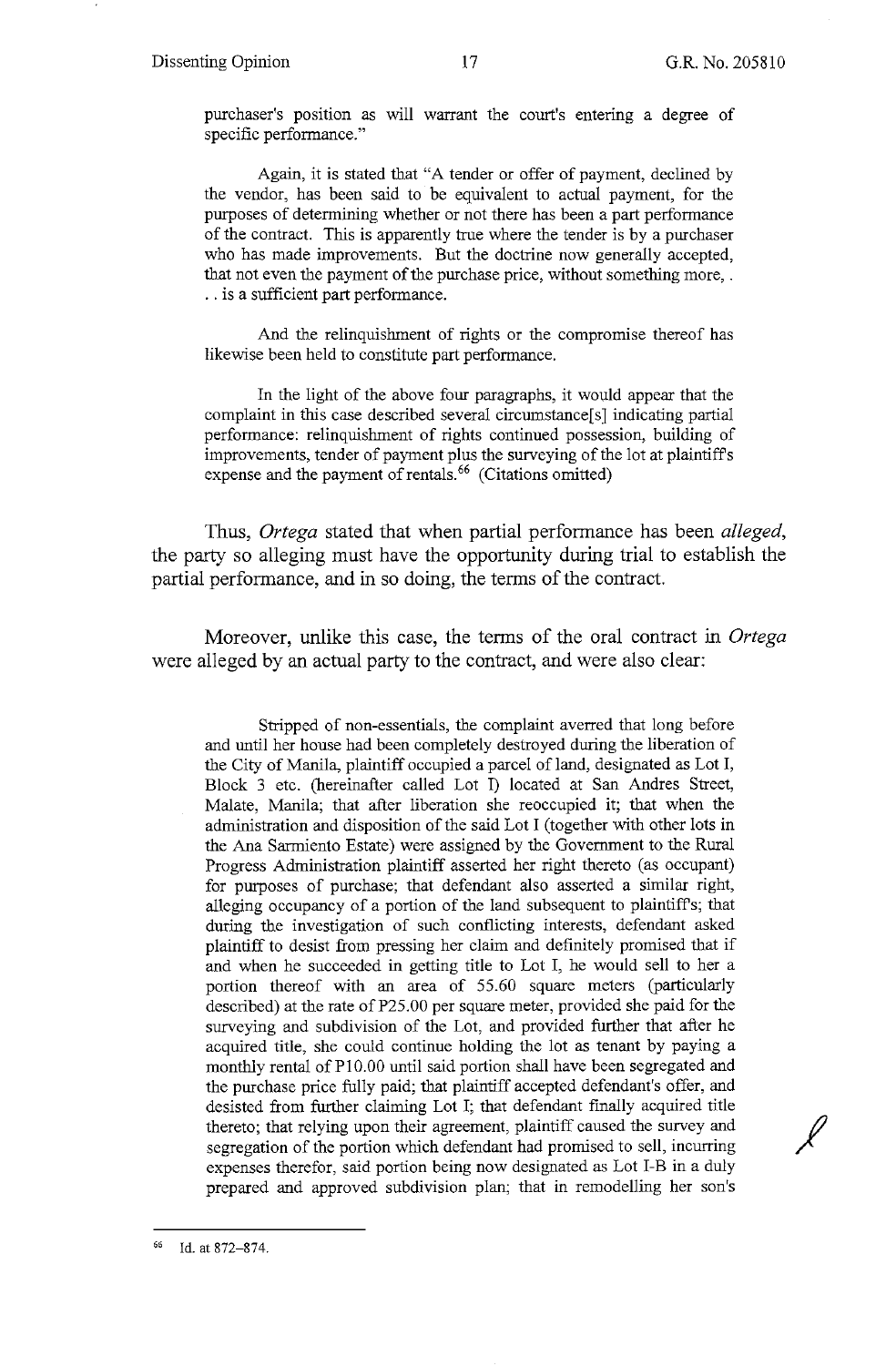house constructed on a lot adjoining Lot I she extended it over said Lot I-B; that after defendant had acquired Lot I plaintiff regularly paid him the monthly rental of Pl0.00; that in July 1954, after the plans of subdivision and segregation of the lot had been approved by the Bureau of Lands, plaintiff tendered to defendant the purchase price which the latter refused to accept, without cause or reason.<sup> $67$ </sup> (Citations omitted)

Since those terms were alleged by an actual party to the alleged contract, a discernible and clear link could be drawn between the actions alleged as partial performance and the alleged oral contract. Thus, it was possible to determine that the acts done as partial performance were "referable exclusively to the contract, in reliance on the contract[.]"68

Furthermore, *Ortega* was careful to point out that it was the *confluence of each of the enumerated bases* that could establish partial performance for purposes of removing the contract from the coverage of the Statute of Frauds:

We shall not take time to discuss whether one or the other or any two or three of them constituted sufficient performance to take the matter away from the operation of the Statute of Frauds. Enough to hold *that the combination of all of them* amounted to partial performance, and we do so line with the accepted basis of the doctrine, that it would be a fraud upon the plaintiff if the defendant were permitted to oppose performance of his part after he has allowed or induced the former to perform in reliance upon the agreement.

The paragraph immediately preceding will serve as our comment on the appellee's quotations from American Jurisprudence itself to the effect that "relinquishment" is not part performance, and that neither "surveying the land" nor tender of payment is sufficient. The precedents hereinabove transcribed oppose or explain away or qualify the appellee's citations. And at the risk of being repetitious we say: granting that *none* of the three circumstances indicated by him, (relinquishment, survey, tender) would *separately* suffice, still the *combination* of the three with the others already mentioned, amounts to more than enough.<sup>69</sup>

This Court in *Ortega* did not rule on whether an oral contract had been partially performed, and it was also careful to enumerate a number of actions that must be present to constitute partial performance. It is thus improper in this case to rely on *Heirs of Alido,* which in turn relied on *Ortega.* To do so would be to disregard the purpose of the general rule that sales of real property must be in writing to be enforceable.

The better rule is the one stated in *Babao*, where this Court said that the parol evidence relied on must be "certain, definite, clear, unambiguous,

 $^{67}$  Id. at 871-872.

 $^{68}$  Id. at 873.

Id. at 874.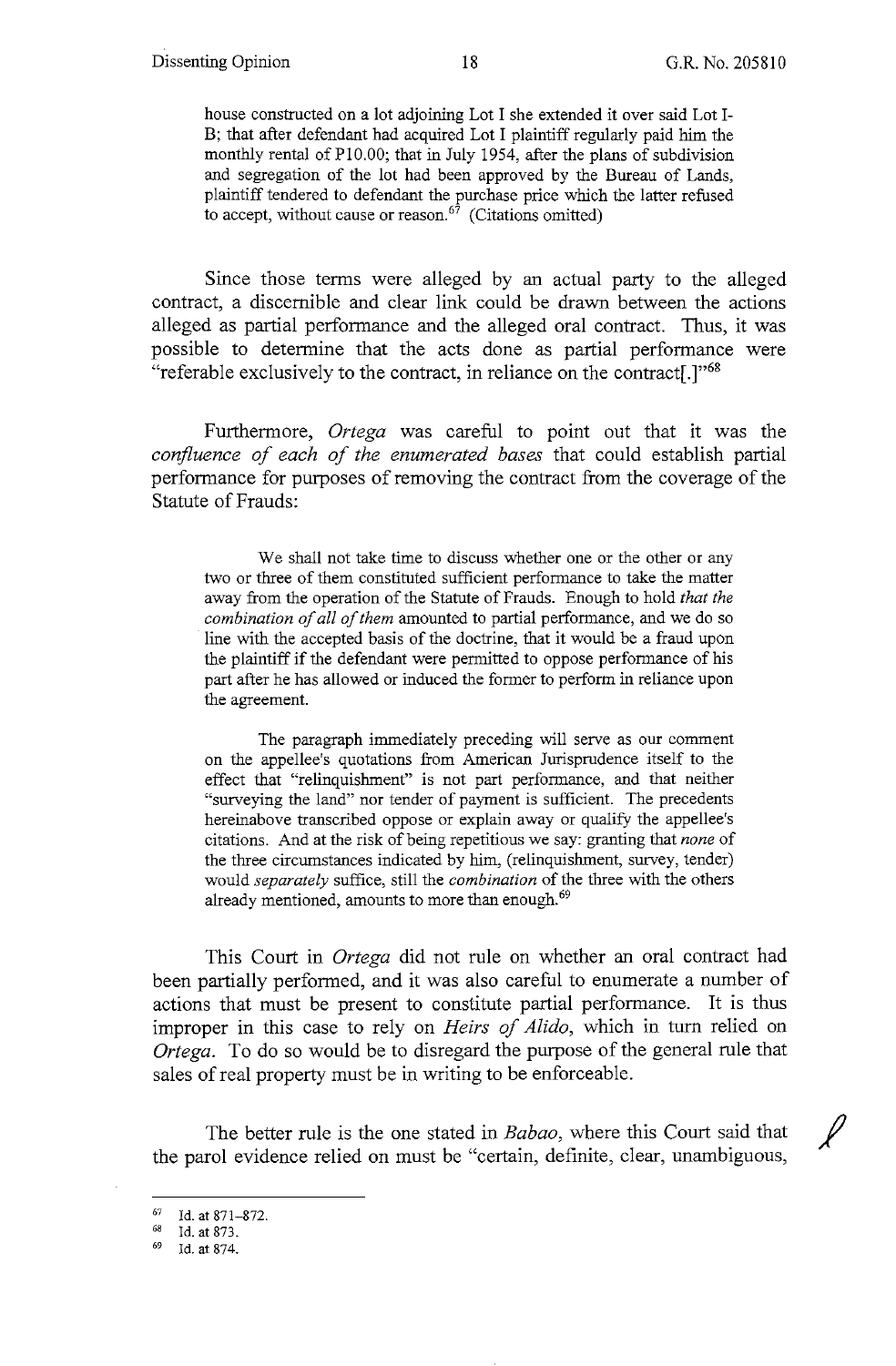$\cancel{\ell}$ 

and unequivocal in its terms . . . and be clearly established by the evidence."70

The majority correctly observes that specific words may not be necessary in all cases to establish the existence of an oral contract. Nonetheless, in cases such as this, where there is a clear statutory protection, courts must exercise greater caution and methodically consider the evidence presented and what it *actually proves,* step by step. The testimony of Bueno's son, Valeriano, Jr., on being aware of his father's willingness to transfer ownership over the property at a future date if Peralta "would render his services to  $[$ his] father until his retirement<sup> $n\bar{7}1$ </sup> is, for purposes of determining that an oral contract exists, and that the obligations of the parties had been fully fulfilled, too vague.

Yet, the majority cites Valeriano, Jr.'s testimony, where he expressly said that he had "no knowledge" that the property had been given to Peralta as partial consideration for legal services rendered. He only said that he learned that his father was willing to give Peralta the property.<sup>72</sup>

The majority also maintains that petitioners judicially admitted that Bueno committed to transfer the property:

[I]t is plain to Us, based on the allegations in the petition and the Reply, that the Estate of Bueno reiterated a confirmation of Bueno's commitment to transfer the property to Atty. Peralta. Such repeated and consistent representation from the Estate of Bueno and their counsel demonstrate the existence of the contract between Bueno and the Atty. Peralta, which the Court considers as judicial admissions.

In addition, We note explicit remarks from the Estate of Bueno during the various stages of the suit that can be deemed as negative pregnant statements, or that form of denial which is at the same time an affirmative assertion favorable to the opposing party. It is said to be a denial pregnant with an admission of the substantial facts in the pleading responded to. It is in effect an admission of the averment to which it is directed.

These statements call into effect the principle of estoppel under Article 1431 of the New Civil Code. Any other evidence to prove the agreement is unnecessary in light of the Estate of Bueno's conduct over the years, from the time the agreement was made, to the moment Atty. Peralta and his family took possession of the subject property in 1962, and through the years that they occupied the same.

<sup>70</sup>*Babao v. Perez,* 102 Phil. 756, 765 (1957) [Per J. Bautista Angelo, First Division]. 71 **Ponencia,** p. 22.

Id. at 22-23.